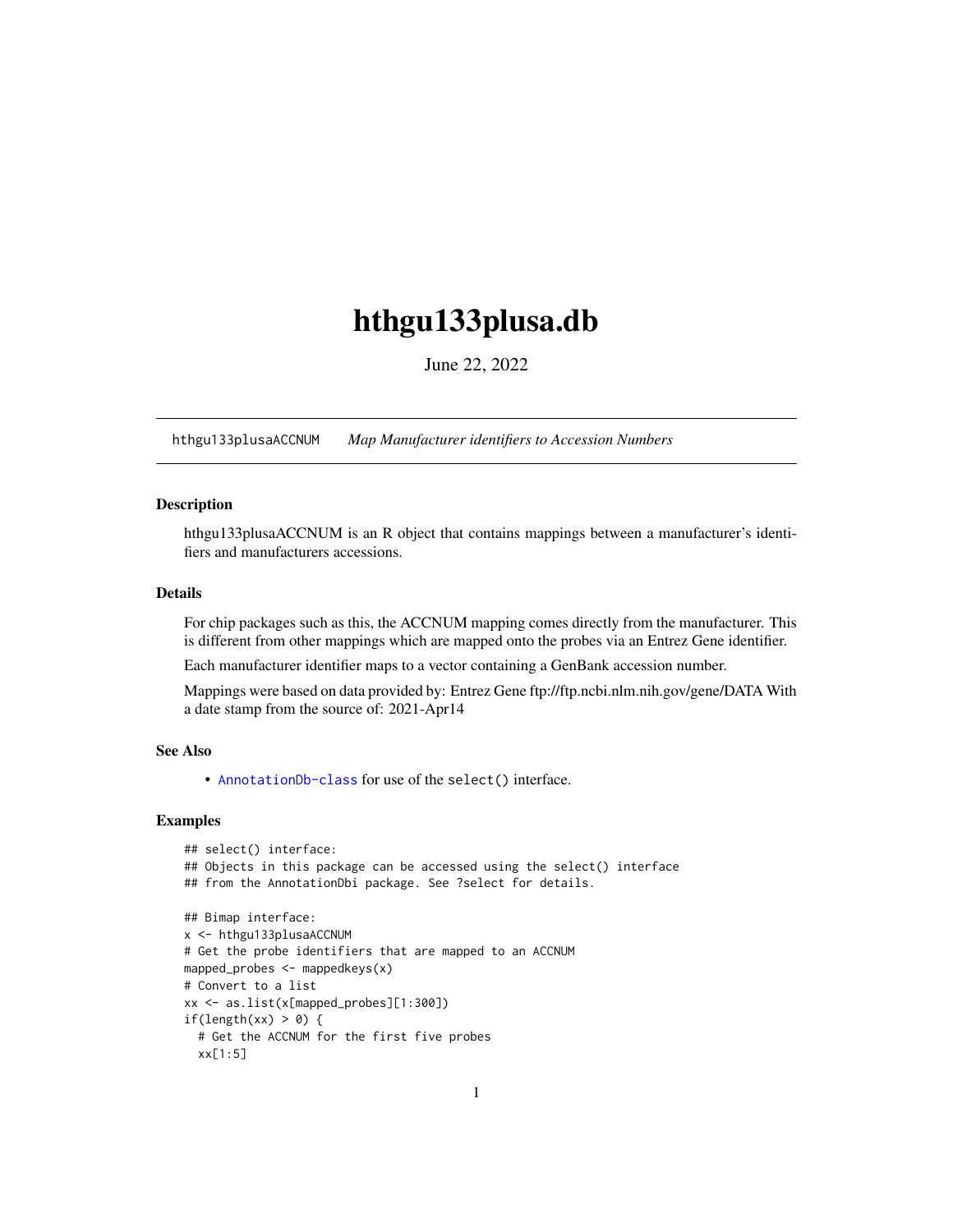```
# Get the first one
 xx[[1]]
}
```

```
hthgu133plusaALIAS2PROBE
```
*Map between Common Gene Symbol Identifiers and Manufacturer Identifiers*

## Description

hthgu133plusaALIAS is an R object that provides mappings between common gene symbol identifiers and manufacturer identifiers.

# Details

Each gene symbol is mapped to a named vector of manufacturer identifiers. The name represents the gene symbol and the vector contains all manufacturer identifiers that are found for that symbol. An NA is reported for any gene symbol that cannot be mapped to any manufacturer identifiers.

This mapping includes ALL gene symbols including those which are already listed in the SYMBOL map. The SYMBOL map is meant to only list official gene symbols, while the ALIAS maps are meant to store all used symbols.

Mappings were based on data provided by: Entrez Gene ftp://ftp.ncbi.nlm.nih.gov/gene/DATA With a date stamp from the source of: 2021-Apr14

## See Also

• [AnnotationDb-class](#page-0-0) for use of the select() interface.

```
## select() interface:
## Objects in this package can be accessed using the select() interface
## from the AnnotationDbi package. See ?select for details.
## Bimap interface:
# Convert the object to a list
xx <- as.list(hthgu133plusaALIAS2PROBE)
if(length(xx) > 0){
    # Get the probe identifiers for the first two aliases
    xx[1:2]
   # Get the first one
   xx[[1]]
}
```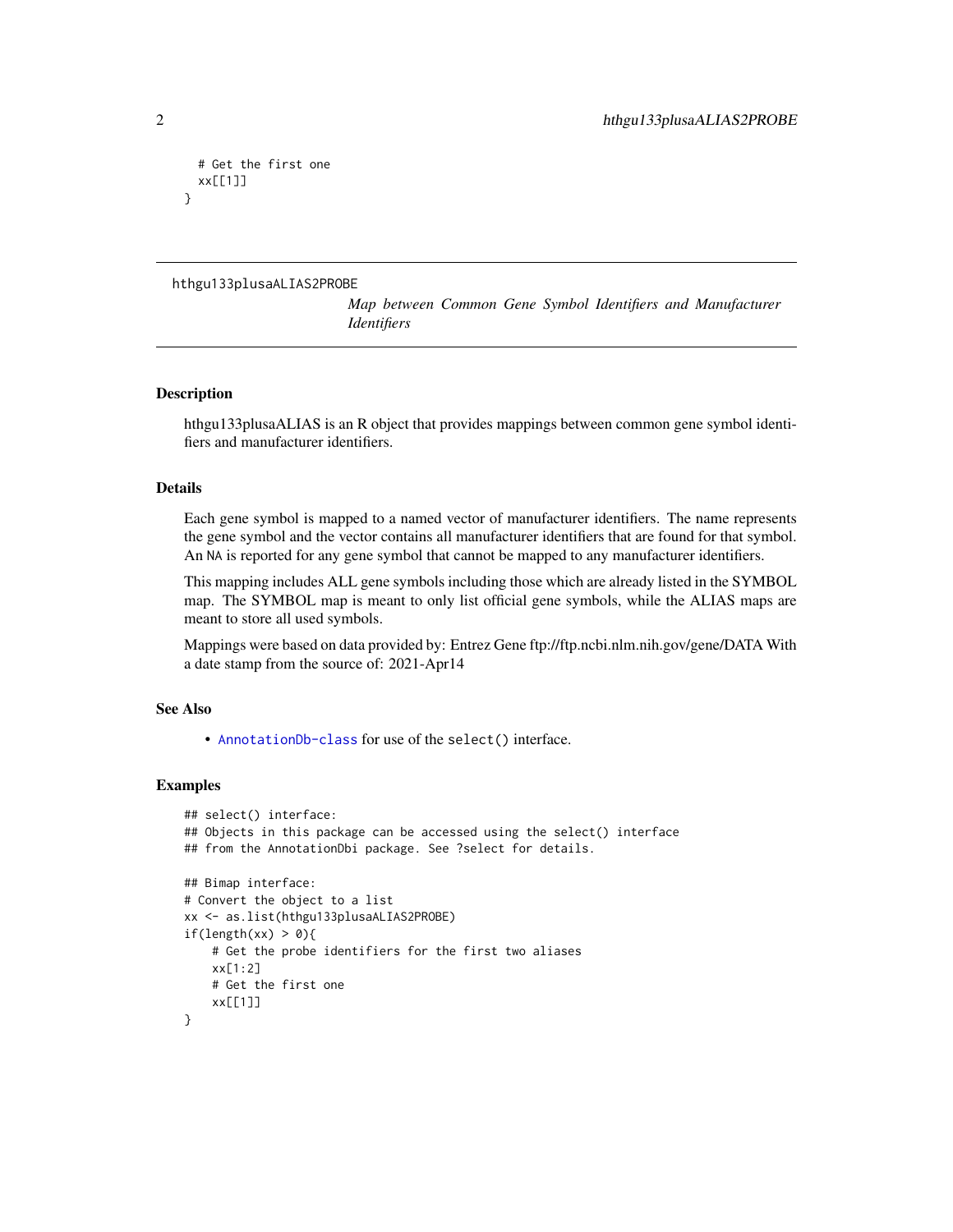<span id="page-2-0"></span>hthgu133plusa.db *Bioconductor annotation data package*

#### Description

Welcome to the hthgu133plusa.db annotation Package. The purpose of this package is to provide detailed information about the hthgu133plusa platform. This package is updated biannually.

Objects in this package are accessed using the select() interface. See ?select in the AnnotationDbi package for details.

## See Also

• [AnnotationDb-class](#page-0-0) for use of keys(), columns() and select().

## Examples

```
## select() interface:
## Objects in this package can be accessed using the select() interface
## from the AnnotationDbi package. See ?select for details.
columns(hthgu133plusa.db)
## Bimap interface:
## The 'old style' of interacting with these objects is manipulation as
## bimaps. While this approach is still available we strongly encourage the
## use of select().
ls("package:hthgu133plusa.db")
```
hthgu133plusaCHR *Map Manufacturer IDs to Chromosomes*

#### **Description**

hthgu133plusaCHR is an R object that provides mappings between a manufacturer identifier and the chromosome that contains the gene of interest.

## Details

Each manufacturer identifier maps to a vector of chromosomes. Due to inconsistencies that may exist at the time the object was built, the vector may contain more than one chromosome (e.g., the identifier may map to more than one chromosome). If the chromosomal location is unknown, the vector will contain an NA.

Mappings were based on data provided by: Entrez Gene ftp://ftp.ncbi.nlm.nih.gov/gene/DATA With a date stamp from the source of: 2021-Apr14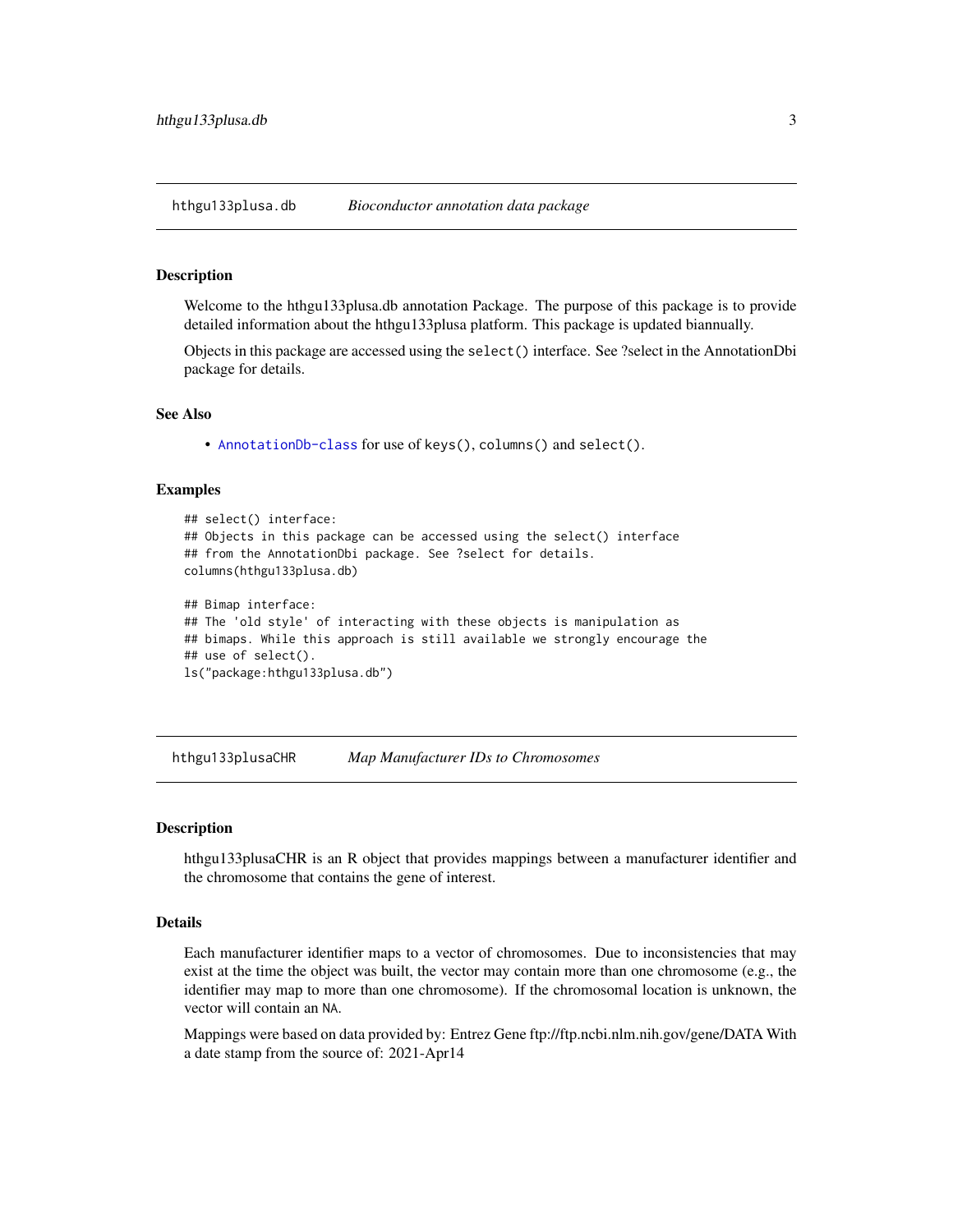# <span id="page-3-0"></span>See Also

• [AnnotationDb-class](#page-0-0) for use of the select() interface.

## Examples

```
## select() interface:
## Objects in this package can be accessed using the select() interface
## from the AnnotationDbi package. See ?select for details.
## Bimap interface:
x <- hthgu133plusaCHR
# Get the probe identifiers that are mapped to a chromosome
mapped_probes <- mappedkeys(x)
# Convert to a list
xx <- as.list(x[mapped_probes][1:300])
if(length(xx) > 0) {
  # Get the CHR for the first five probes
  xx[1:5]
  # Get the first one
  xx[[1]]
}
```
hthgu133plusaCHRLENGTHS

*A named vector for the length of each of the chromosomes*

#### Description

hthgu133plusaCHRLENGTHS provides the length measured in base pairs for each of the chromosomes.

# Details

This is a named vector with chromosome numbers as the names and the corresponding lengths for chromosomes as the values.

Total lengths of chromosomes were derived by calculating the number of base pairs on the sequence string for each chromosome.

## See Also

• [AnnotationDb-class](#page-0-0) for use of the select() interface.

# Examples

```
## select() interface:
```

```
## Objects in this package can be accessed using the select() interface
```
## from the AnnotationDbi package. See ?select for details.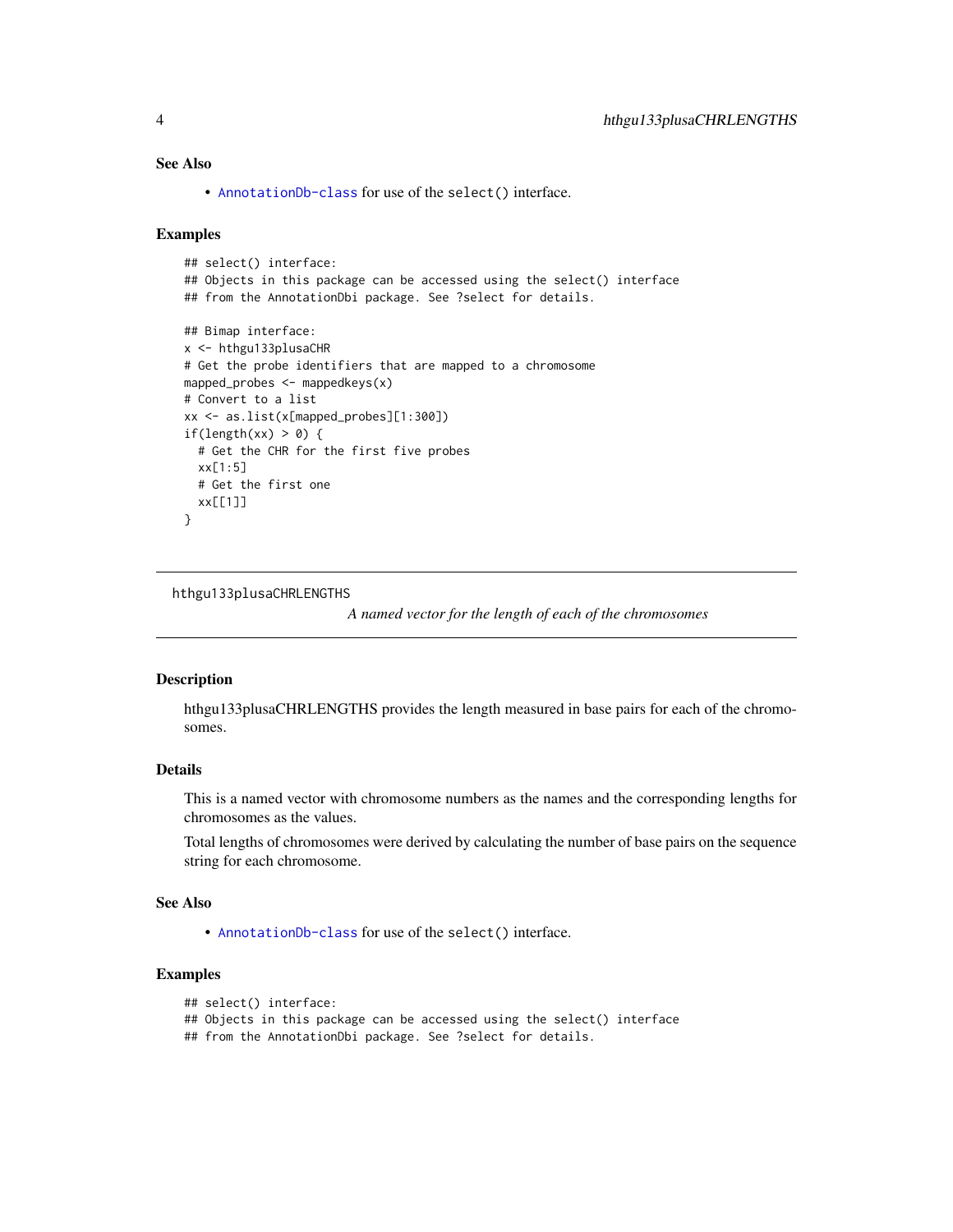```
## Bimap interface:
tt <- hthgu133plusaCHRLENGTHS
# Length of chromosome 1
tt["1"]
```
hthgu133plusaCHRLOC *Map Manufacturer IDs to Chromosomal Location*

#### **Description**

hthgu133plusaCHRLOC is an R object that maps manufacturer identifiers to the starting position of the gene. The position of a gene is measured as the number of base pairs.

The CHRLOCEND mapping is the same as the CHRLOC mapping except that it specifies the ending base of a gene instead of the start.

#### Details

Each manufacturer identifier maps to a named vector of chromosomal locations, where the name indicates the chromosome. Due to inconsistencies that may exist at the time the object was built, these vectors may contain more than one chromosome and/or location. If the chromosomal location is unknown, the vector will contain an NA.

Chromosomal locations on both the sense and antisense strands are measured as the number of base pairs from the p (5' end of the sense strand) to q (3' end of the sense strand) arms. Chromosomal locations on the antisense strand have a leading "-" sign (e. g. -1234567).

Since some genes have multiple start sites, this field can map to multiple locations.

Mappings were based on data provided by: UCSC Genome Bioinformatics (Homo sapiens)

With a date stamp from the source of: 2021-Feb16

#### See Also

• [AnnotationDb-class](#page-0-0) for use of the select() interface.

```
## select() interface:
## Objects in this package can be accessed using the select() interface
## from the AnnotationDbi package. See ?select for details.
## Bimap interface:
x <- hthgu133plusaCHRLOC
# Get the probe identifiers that are mapped to chromosome locations
mapped_probes <- mappedkeys(x)
# Convert to a list
xx <- as.list(x[mapped_probes][1:300])
if(length(xx) > 0) {
 # Get the CHRLOC for the first five probes
 xx[1:5]
```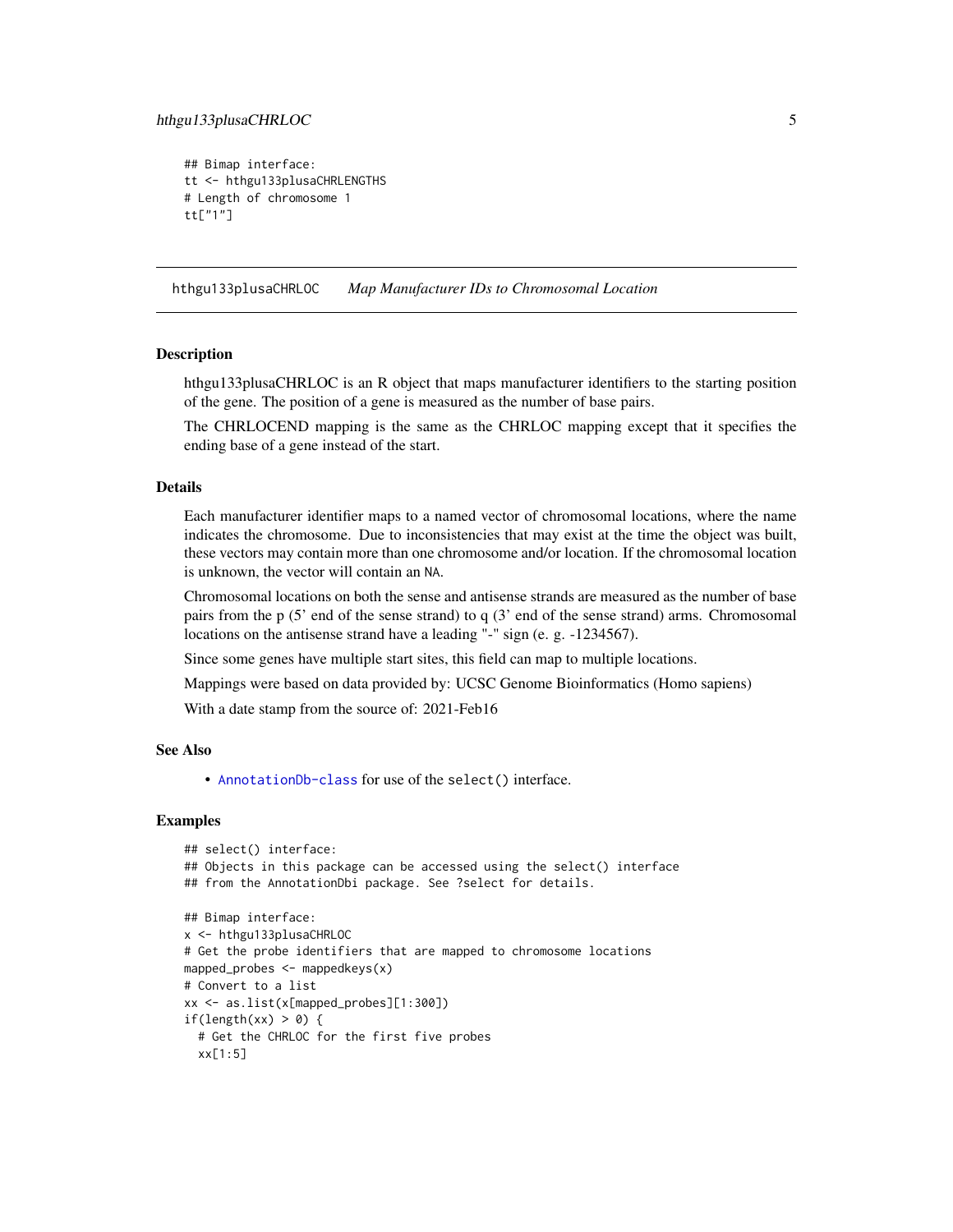```
# Get the first one
 xx[[1]]
}
```
hthgu133plusaENSEMBL *Map Ensembl gene accession numbers with Entrez Gene identifiers*

## **Description**

hthgu133plusaENSEMBL is an R object that contains mappings between manufacturer identifiers and Ensembl gene accession numbers.

## **Details**

This object is a simple mapping of manufacturer identifiers to Ensembl gene Accession Numbers.

Mappings were based on data provided by BOTH of these sources: [http://www.ensembl.org/](http://www.ensembl.org/biomart/martview/) [biomart/martview/](http://www.ensembl.org/biomart/martview/) <ftp://ftp.ncbi.nlm.nih.gov/gene/DATA>

For most species, this mapping is a combination of manufacturer to ensembl IDs from BOTH NCBI and ensembl. Users who wish to only use mappings from NCBI are encouraged to see the ncbi2ensembl table in the appropriate organism package. Users who wish to only use mappings from ensembl are encouraged to see the ensembl2ncbi table which is also found in the appropriate organism packages. These mappings are based upon the ensembl table which is contains data from BOTH of these sources in an effort to maximize the chances that you will find a match.

For worms and flies however, this mapping is based only on sources from ensembl, as these organisms do not have ensembl to entrez gene mapping data at NCBI.

## See Also

• [AnnotationDb-class](#page-0-0) for use of the select() interface.

```
## select() interface:
## Objects in this package can be accessed using the select() interface
## from the AnnotationDbi package. See ?select for details.
## Bimap interface:
x <- hthgu133plusaENSEMBL
# Get the entrez gene IDs that are mapped to an Ensembl ID
mapped_genes <- mappedkeys(x)
# Convert to a list
xx <- as.list(x[mapped_genes][1:300])
if(length(xx) > 0) {
 # Get the Ensembl gene IDs for the first five genes
 xx[1:5]
 # Get the first one
 xx[[1]]
}
```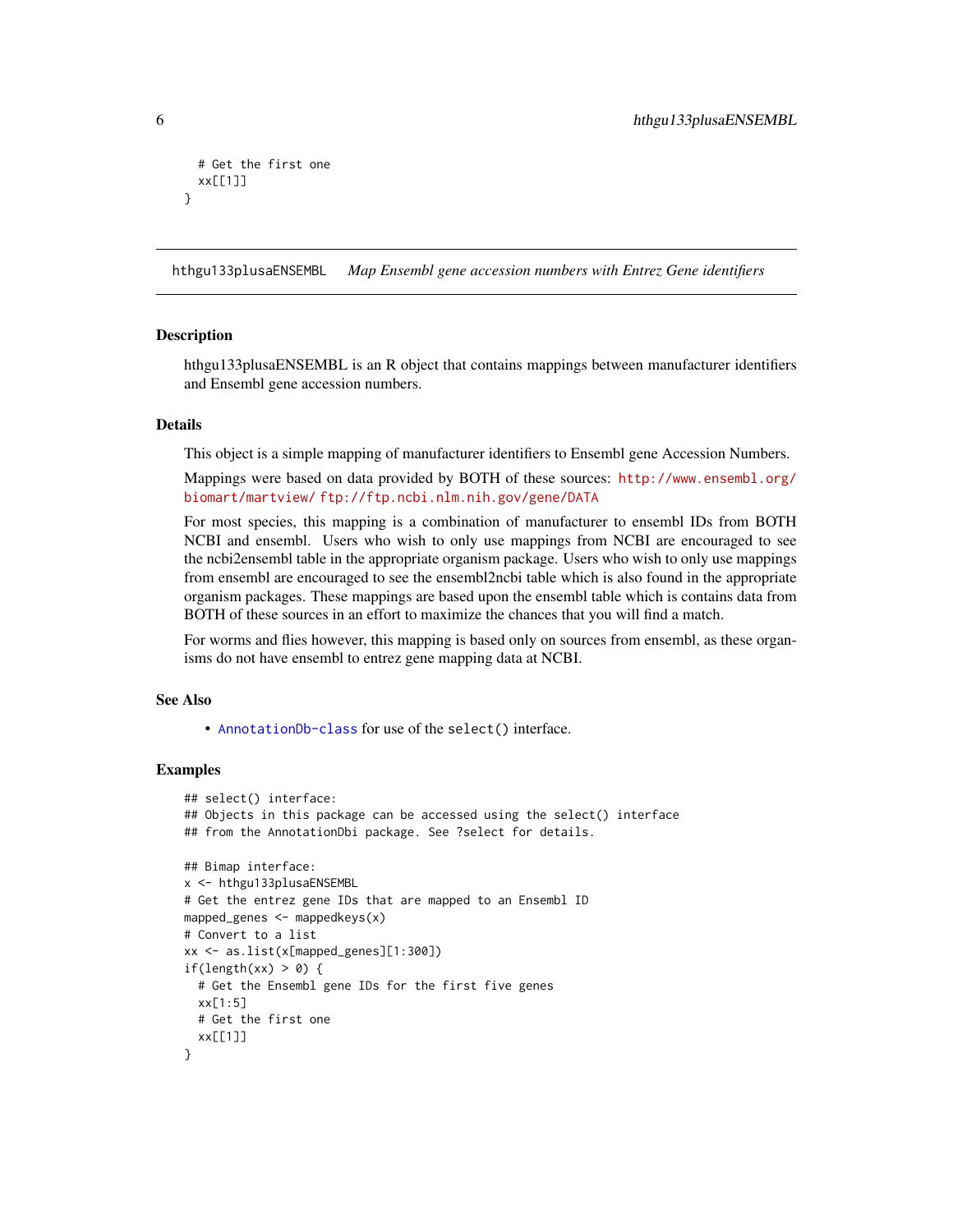```
#For the reverse map ENSEMBL2PROBE:
x <- hthgu133plusaENSEMBL2PROBE
mapped_genes <- mappedkeys(x)
# Convert to a list
xx <- as.list(x[mapped_genes][1:300])
if(length(xx) > 0){
  # Gets the entrez gene IDs for the first five Ensembl IDs
  xx[1:5]
  # Get the first one
  xx[[1]]
}
```
hthgu133plusaENTREZID *Map between Manufacturer Identifiers and Entrez Gene*

## Description

hthgu133plusaENTREZID is an R object that provides mappings between manufacturer identifiers and Entrez Gene identifiers.

## Details

Each manufacturer identifier is mapped to a vector of Entrez Gene identifiers. An NA is assigned to those manufacturer identifiers that can not be mapped to an Entrez Gene identifier at this time.

If a given manufacturer identifier can be mapped to different Entrez Gene identifiers from various sources, we attempt to select the common identifiers. If a concensus cannot be determined, we select the smallest identifier.

Mappings were based on data provided by: Entrez Gene ftp://ftp.ncbi.nlm.nih.gov/gene/DATA With a date stamp from the source of: 2021-Apr14

## References

<https://www.ncbi.nlm.nih.gov/entrez/query.fcgi?db=gene>

# See Also

• [AnnotationDb-class](#page-0-0) for use of the select() interface.

```
## select() interface:
## Objects in this package can be accessed using the select() interface
## from the AnnotationDbi package. See ?select for details.
## Bimap interface:
x <- hthgu133plusaENTREZID
# Get the probe identifiers that are mapped to an ENTREZ Gene ID
mapped_probes <- mappedkeys(x)
```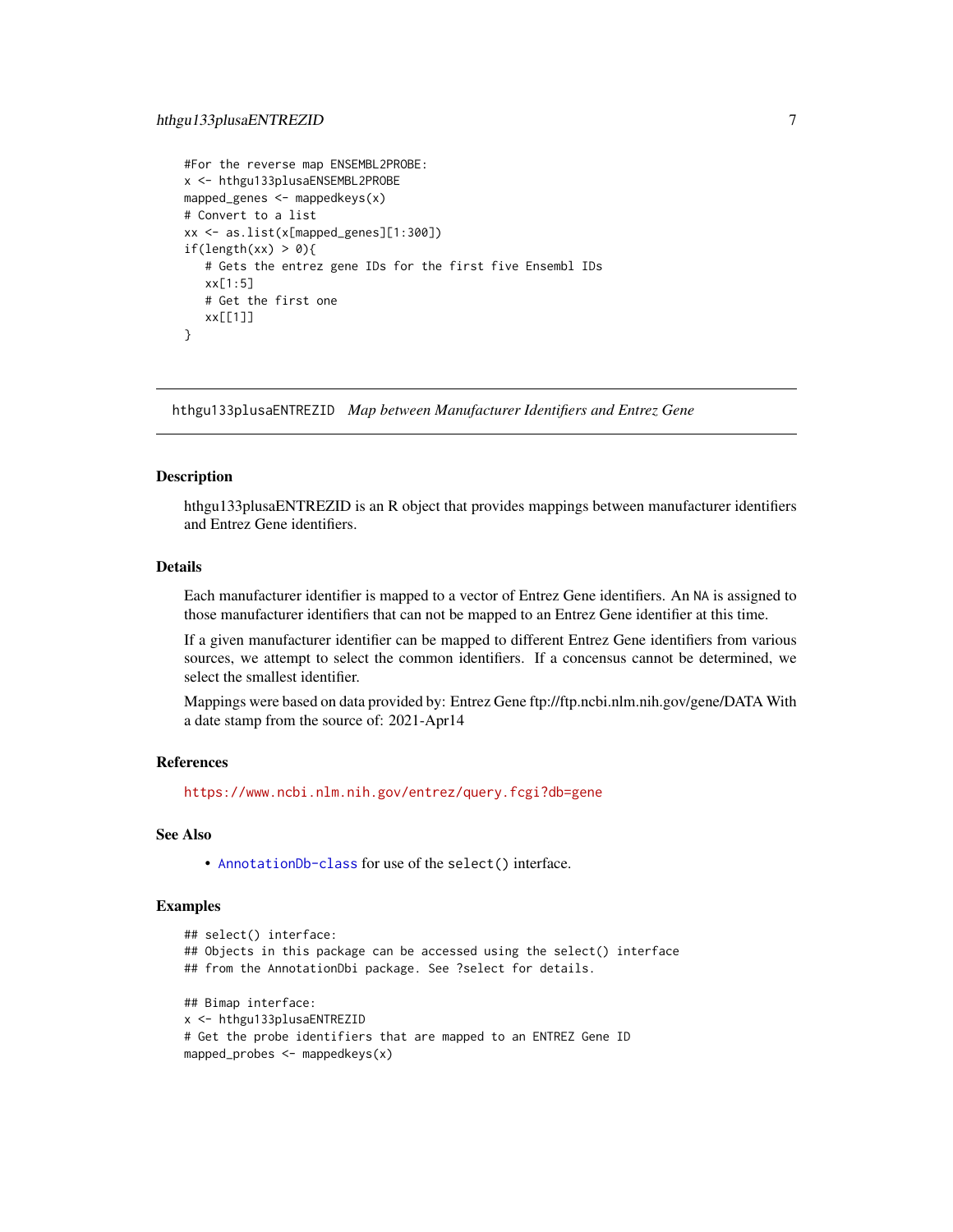```
# Convert to a list
xx <- as.list(x[mapped_probes][1:300])
if(length(xx) > 0) {
 # Get the ENTREZID for the first five probes
 xx[1:5]
 # Get the first one
 xx[[1]]
}
```
hthgu133plusaENZYME *Maps between Manufacturer IDs and Enzyme Commission (EC) Numbers*

## Description

hthgu133plusaENZYME is an R object that provides mappings between manufacturer identifiers and EC numbers. hthgu133plusaENZYME2PROBE is an R object that maps Enzyme Commission (EC) numbers to manufacturer identifiers.

#### Details

When the hthgu133plusaENZYME maping viewed as a list, each manufacturer identifier maps to a named vector containing the EC number that corresponds to the enzyme produced by that gene. The names corresponds to the manufacturer identifiers. If this information is unknown, the vector will contain an NA.

For the hthgu133plusaENZYME2PROBE, each EC number maps to a named vector containing all of the manufacturer identifiers that correspond to the gene that produces that enzyme. The name of the vector corresponds to the EC number.

Enzyme Commission numbers are assigned by the Nomenclature Committee of the International Union of Biochemistry and Molecular Biology <http://www.chem.qmw.ac.uk/iubmb/enzyme/>to allow enzymes to be identified.

An Enzyme Commission number is of the format EC x.y.z.w, where x, y, z, and w are numeric numbers. In hthgu133plusaENZYME2PROBE, EC is dropped from the Enzyme Commission numbers.

Enzyme Commission numbers have corresponding names that describe the functions of enzymes in such a way that EC x is a more general description than EC x.y that in turn is a more general description than EC x.y.z. The top level EC numbers and names are listed below:

EC 1 oxidoreductases

EC 2 transferases

EC 3 hydrolases

EC 4 lyases

EC 5 isomerases

EC 6 ligases

The EC name for a given EC number can be viewed at [http://www.chem.qmul.ac.uk/iupac/](http://www.chem.qmul.ac.uk/iupac/jcbn/index.html#6) [jcbn/index.html#6](http://www.chem.qmul.ac.uk/iupac/jcbn/index.html#6)

<span id="page-7-0"></span>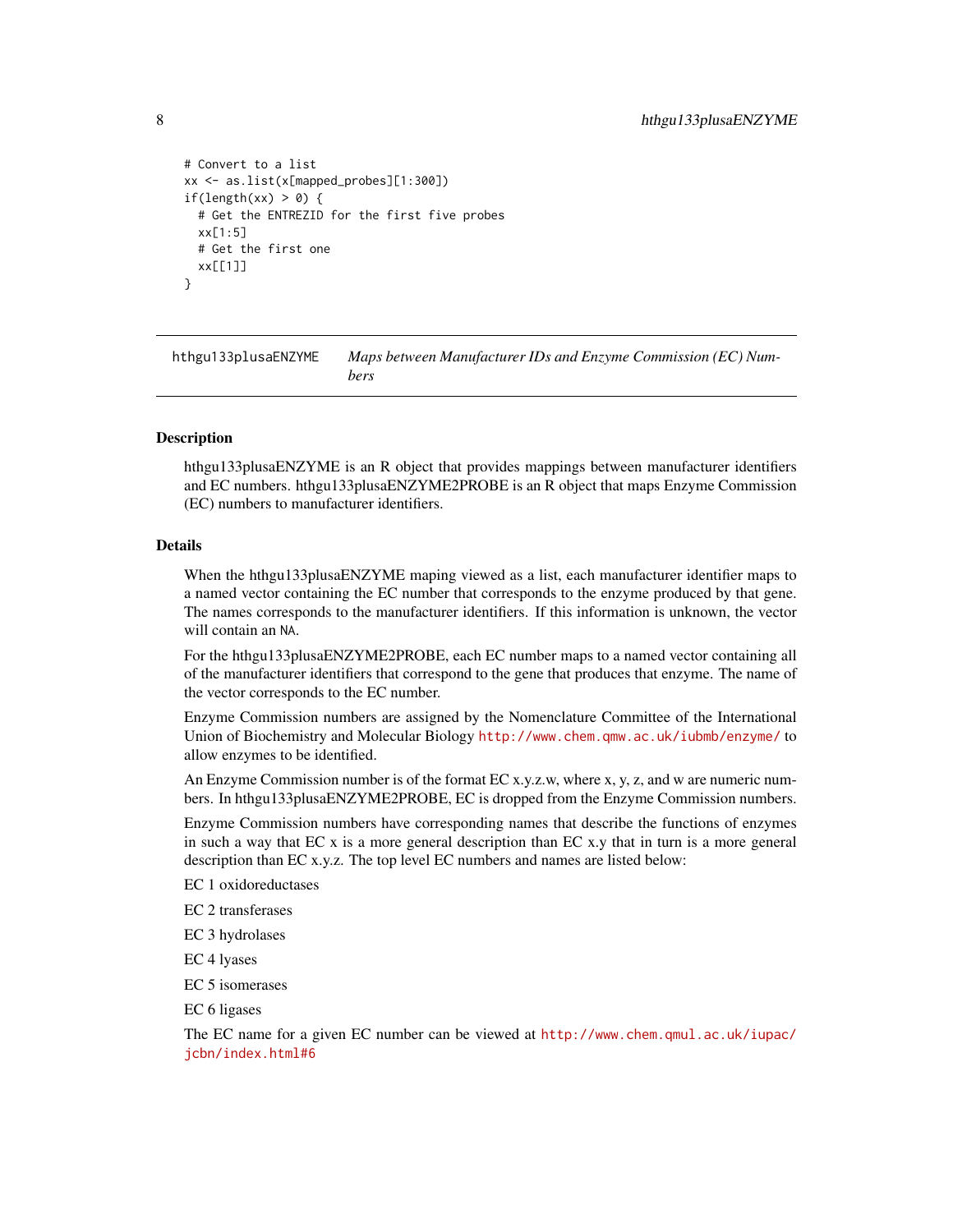# <span id="page-8-0"></span>hthgu133plusaGENENAME 9

Mappings between probe identifiers and enzyme identifiers were obtained using files provided by: KEGG GENOME ftp://ftp.genome.jp/pub/kegg/genomes With a date stamp from the source of: 2011-Mar15

## References

<ftp://ftp.genome.ad.jp/pub/kegg/pathways>

# See Also

• [AnnotationDb-class](#page-0-0) for use of the select() interface.

## Examples

```
## select() interface:
## Objects in this package can be accessed using the select() interface
## from the AnnotationDbi package. See ?select for details.
## Bimap interface:
x <- hthgu133plusaENZYME
# Get the probe identifiers that are mapped to an EC number
mapped_probes <- mappedkeys(x)
# Convert to a list
xx <- as.list(x[mapped_probes][1:3])
if(length(xx) > 0) {
  # Get the ENZYME for the first five probes
  xx[1:5]
  # Get the first one
  xx[[1]]
}
# Now convert hthgu133plusaENZYME2PROBE to a list to see inside
x <- hthgu133plusaENZYME2PROBE
mapped_probes <- mappedkeys(x)
## convert to a list
xx <- as.list(x[mapped_probes][1:3])
if(length(xx) > 0){
   # Get the probe identifiers for the first five enzyme
   #commission numbers
   xx[1:5]
   # Get the first one
  xx[[1]]
}
```
hthgu133plusaGENENAME *Map between Manufacturer IDs and Genes*

#### **Description**

hthgu133plusaGENENAME is an R object that maps manufacturer identifiers to the corresponding gene name.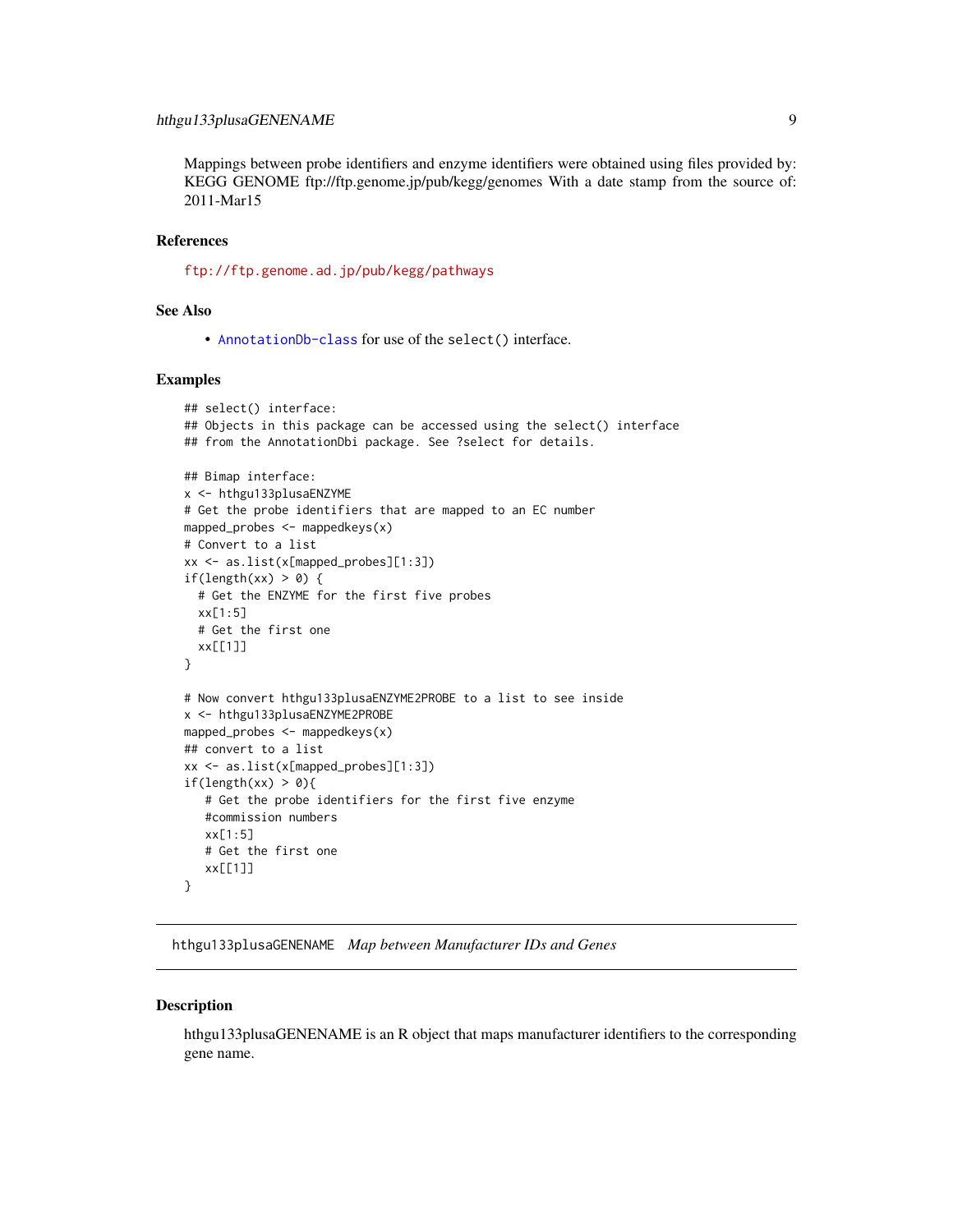# Details

Each manufacturer identifier maps to a named vector containing the gene name. The vector name corresponds to the manufacturer identifier. If the gene name is unknown, the vector will contain an NA.

Gene names currently include both the official (validated by a nomenclature committee) and preferred names (interim selected for display) for genes. Efforts are being made to differentiate the two by adding a name to the vector.

Mappings were based on data provided by: Entrez Gene ftp://ftp.ncbi.nlm.nih.gov/gene/DATA With a date stamp from the source of: 2021-Apr14

### See Also

• [AnnotationDb-class](#page-0-0) for use of the select() interface.

## Examples

```
## select() interface:
## Objects in this package can be accessed using the select() interface
## from the AnnotationDbi package. See ?select for details.
## Bimap interface:
x <- hthgu133plusaGENENAME
# Get the probe identifiers that are mapped to a gene name
mapped_probes \leq mappedkeys(x)
# Convert to a list
xx <- as.list(x[mapped_probes][1:300])
if(length(xx) > 0) {
  # Get the GENENAME for the first five probes
  xx[1:5]
  # Get the first one
  xx[[1]]
}
```
hthgu133plusaGO *Maps between manufacturer IDs and Gene Ontology (GO) IDs*

#### <span id="page-9-0"></span>Description

hthgu133plusaGO is an R object that provides mappings between manufacturer identifiers and the GO identifiers that they are directly associated with. This mapping and its reverse mapping (hthgu133plusaGO2PROBE) do NOT associate the child terms from the GO ontology with the gene. Only the directly evidenced terms are represented here.

hthgu133plusaGO2ALLPROBES is an R object that provides mappings between a given GO identifier and all of the manufacturer identifiers annotated at that GO term OR TO ONE OF IT'S CHILD NODES in the GO ontology. Thus, this mapping is much larger and more inclusive than hthgu133plusaGO2PROBE.

<span id="page-9-1"></span>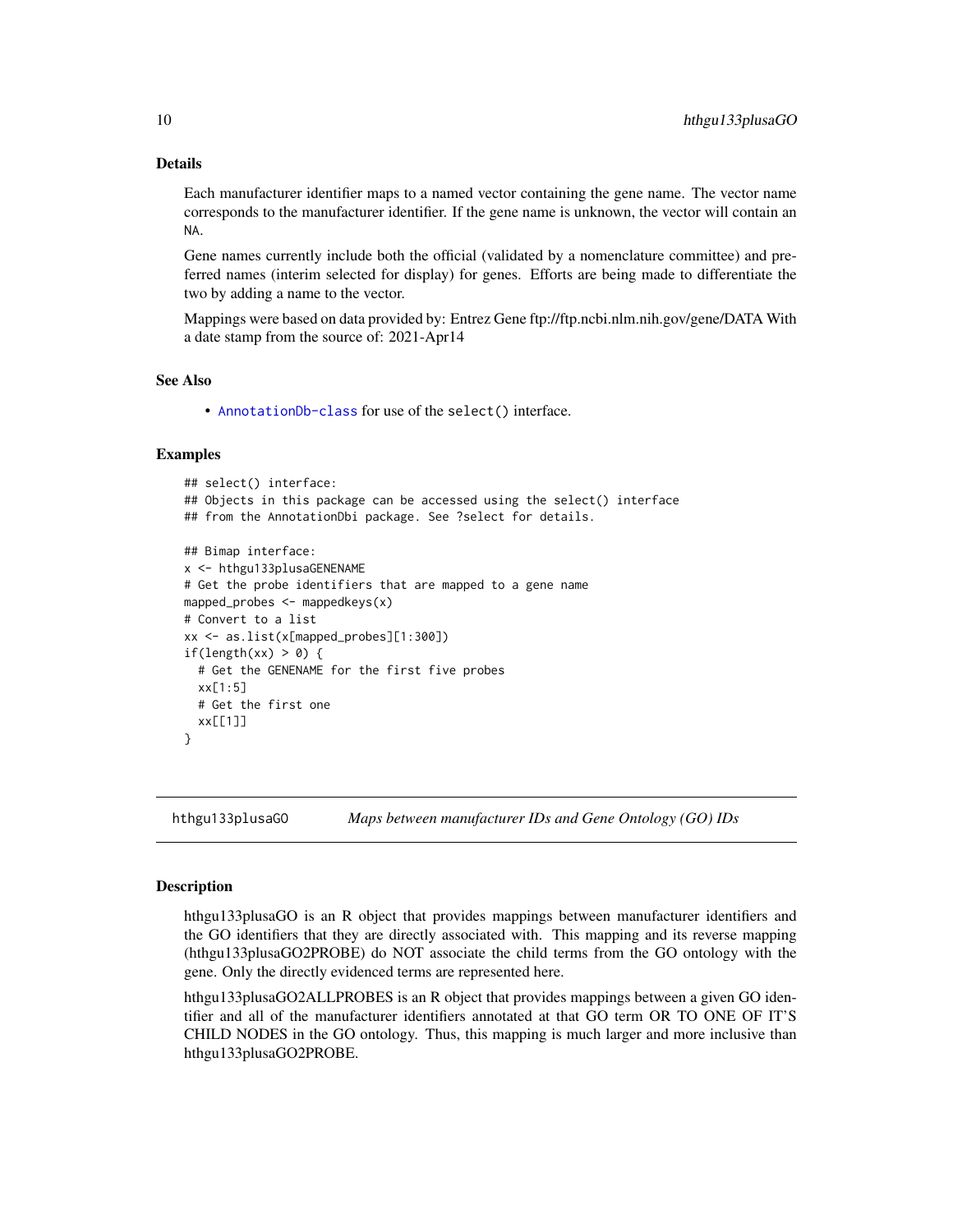## Details

If hthgu133plusaGO is cast as a list, each manufacturer identifier is mapped to a list of lists. The names on the outer list are GO identifiers. Each inner list consists of three named elements: GOID, Ontology, and Evidence.

The GOID element matches the GO identifier named in the outer list and is included for convenience when processing the data using 'lapply'.

The Ontology element indicates which of the three Gene Ontology categories this identifier belongs to. The categories are biological process (BP), cellular component (CC), and molecular function (MF).

The Evidence element contains a code indicating what kind of evidence supports the association of the GO identifier to the manufacturer id. Some of the evidence codes in use include:

IMP: inferred from mutant phenotype

IGI: inferred from genetic interaction

IPI: inferred from physical interaction

ISS: inferred from sequence similarity

IDA: inferred from direct assay

IEP: inferred from expression pattern

IEA: inferred from electronic annotation

TAS: traceable author statement

NAS: non-traceable author statement

ND: no biological data available

IC: inferred by curator

A more complete listing of evidence codes can be found at:

<http://www.geneontology.org/GO.evidence.shtml>

If hthgu133plusaGO2ALLPROBES or hthgu133plusaGO2PROBE is cast as a list, each GO term maps to a named vector of manufacturer identifiers and evidence codes. A GO identifier may be mapped to the same manufacturer identifier more than once but the evidence code can be different. Mappings between Gene Ontology identifiers and Gene Ontology terms and other information are available in a separate data package named GO.

Whenever any of these mappings are cast as a data.frame, all the results will be output in an appropriate tabular form.

Mappings between manufacturer identifiers and GO information were obtained through their mappings to manufacturer identifiers. NAs are assigned to manufacturer identifiers that can not be mapped to any Gene Ontology information. Mappings between Gene Ontology identifiers an Gene Ontology terms and other information are available in a separate data package named GO.

All mappings were based on data provided by: Gene Ontology http://current.geneontology.org/ontology/gobasic.obo With a date stamp from the source of: 2021-02-01

## References

<ftp://ftp.ncbi.nlm.nih.gov/gene/DATA/>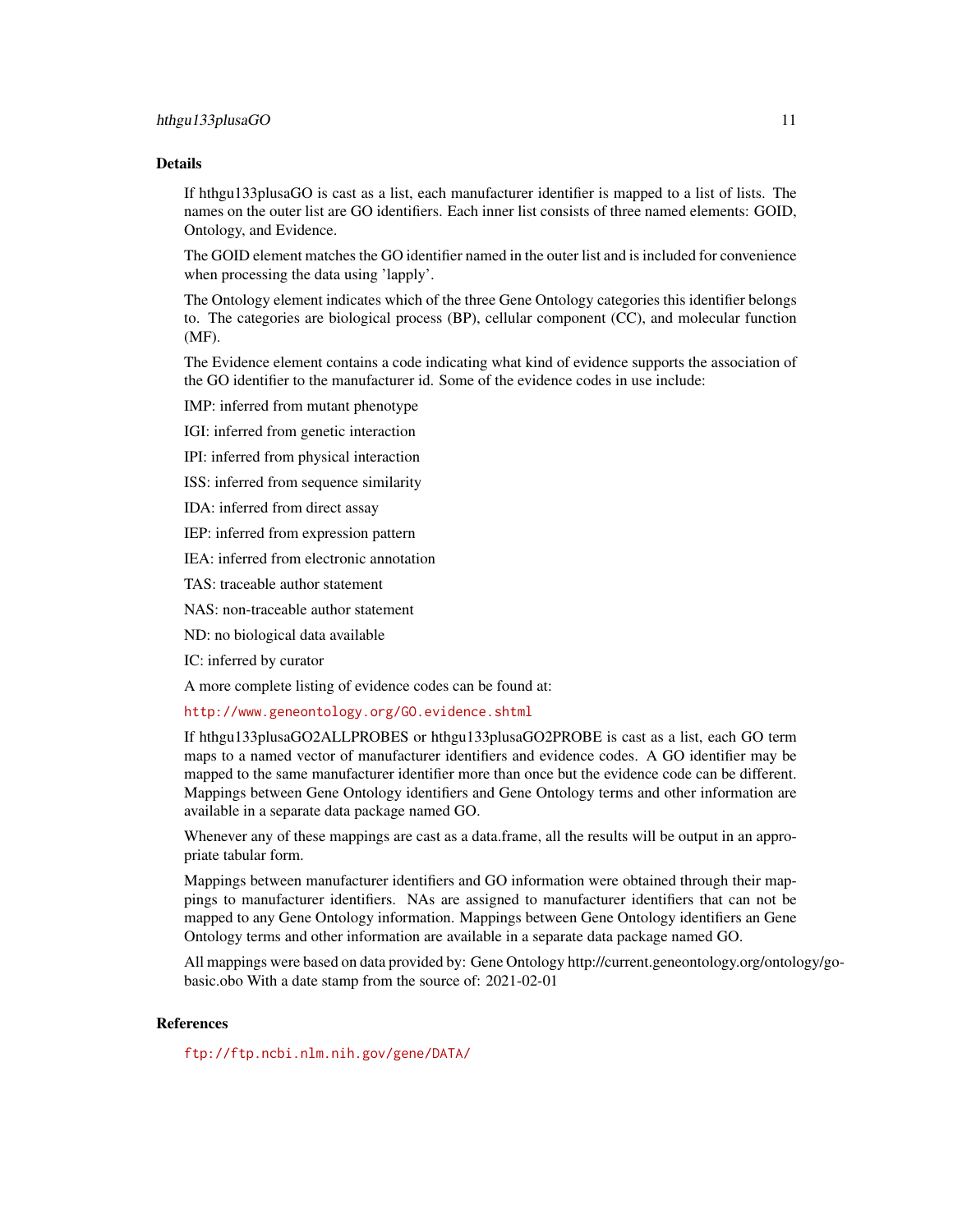## <span id="page-11-0"></span>See Also

- [hthgu133plusaGO2ALLPROBES](#page-9-0)
- [AnnotationDb-class](#page-0-0) for use of the select() interface.

```
## select() interface:
## Objects in this package can be accessed using the select() interface
## from the AnnotationDbi package. See ?select for details.
## Bimap interface:
x <- hthgu133plusaGO
# Get the manufacturer identifiers that are mapped to a GO ID
mapped_genes <- mappedkeys(x)
# Convert to a list
xx <- as.list(x[mapped_genes][1:300])
if(length(xx) > 0) {
    # Try the first one
   got \leq -xx[[1]]got[[1]][["GOID"]]
    got[[1]][["Ontology"]]
    got[[1]][["Evidence"]]
}
# For the reverse map:
x <- hthgu133plusaGO2PROBE
mapped_genes <- mappedkeys(x)
# Convert to a list
xx <- as.list(x[mapped_genes][1:300])
if(length(xx) > 0){
    # Gets the manufacturer ids for the top 2nd and 3nd GO identifiers
    goids \leq -x \times [2:3]# Gets the manufacturer ids for the first element of goids
    goids[[1]]
    # Evidence code for the mappings
   names(goids[[1]])
}
x <- hthgu133plusaGO2ALLPROBES
mapped_genes <- mappedkeys(x)
# Convert hthgu133plusaGO2ALLPROBES to a list
xx <- as.list(x[mapped_genes][1:300])
if(length(xx) > 0){
# Gets the manufacturer identifiers for the top 2nd and 3nd GO identifiers
    goids \leftarrow xx[2:3]# Gets all the manufacturer identifiers for the first element of goids
    goids[[1]]
    # Evidence code for the mappings
    names(goids[[1]])
}
```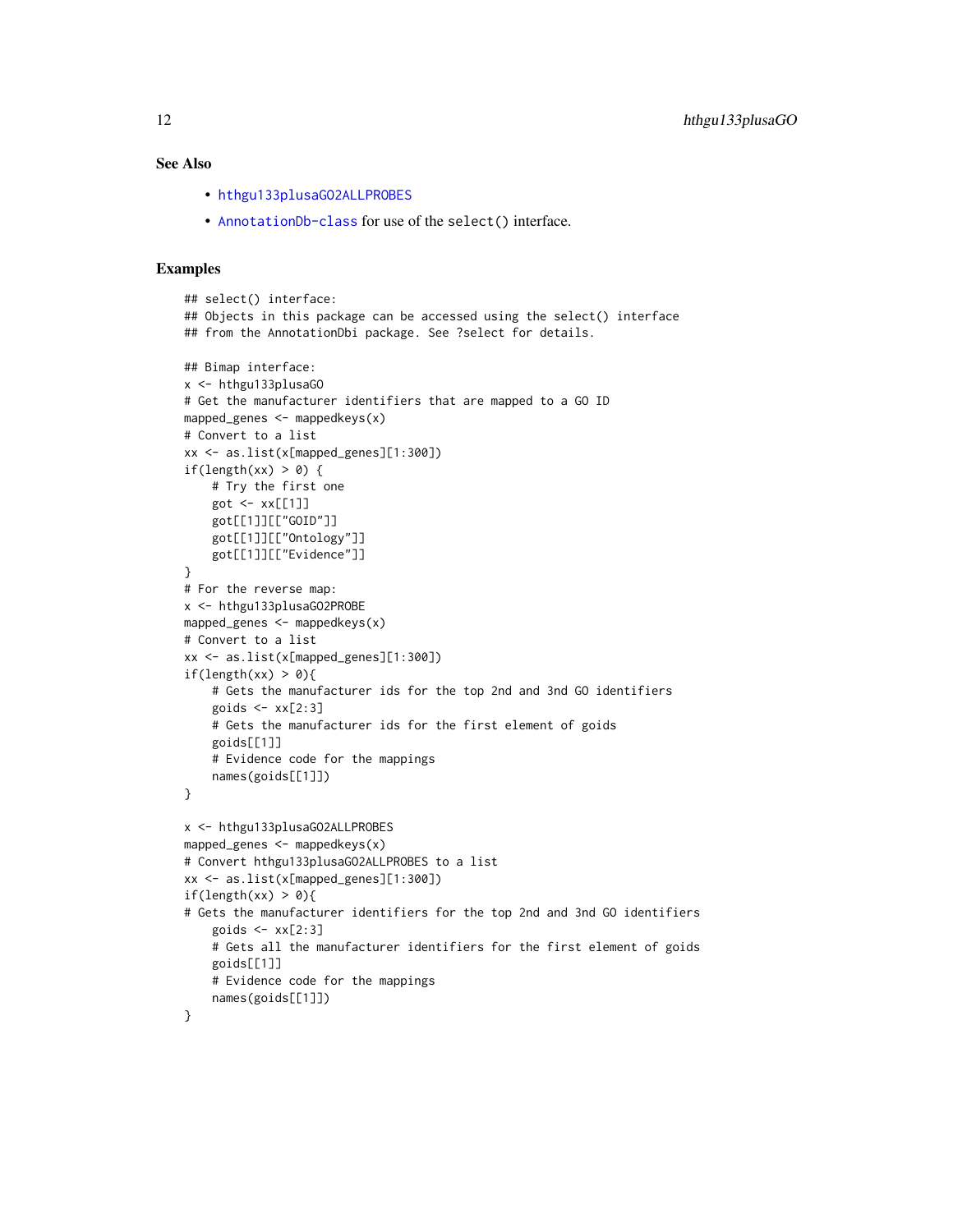<span id="page-12-0"></span>

## Description

hthgu133plusaMAP is an R object that provides mappings between manufacturer identifiers and cytoband locations.

## Details

Each manufacturer identifier is mapped to a vector of cytoband locations. The vector length may be one or longer, if there are multiple reported chromosomal locations for a given gene. An NA is reported for any manufacturer identifiers that cannot be mapped to a cytoband at this time.

Cytogenetic bands for most higher organisms are labeled p1, p2, p3, q1, q2, q3 (p and q are the p and q arms), etc., counting from the centromere out toward the telomeres. At higher resolutions, sub-bands can be seen within the bands. The sub-bands are also numbered from the centromere out toward the telomere. Thus, a label of 7q31.2 indicates that the band is on chromosome 7, q arm, band 3, sub-band 1, and sub-sub-band 2.

Mappings were based on data provided by: Entrez Gene ftp://ftp.ncbi.nlm.nih.gov/gene/DATA With a date stamp from the source of: 2021-Apr14

## **References**

<https://www.ncbi.nlm.nih.gov>

## See Also

• [AnnotationDb-class](#page-0-0) for use of the select() interface.

```
## select() interface:
## Objects in this package can be accessed using the select() interface
## from the AnnotationDbi package. See ?select for details.
## Bimap interface:
x <- hthgu133plusaMAP
# Get the probe identifiers that are mapped to any cytoband
mapped_probes <- mappedkeys(x)
# Convert to a list
xx <- as.list(x[mapped_probes][1:300])
if(length(xx) > 0) {
 # Get the MAP for the first five probes
 xx[1:5]
 # Get the first one
 xx[[1]]
}
```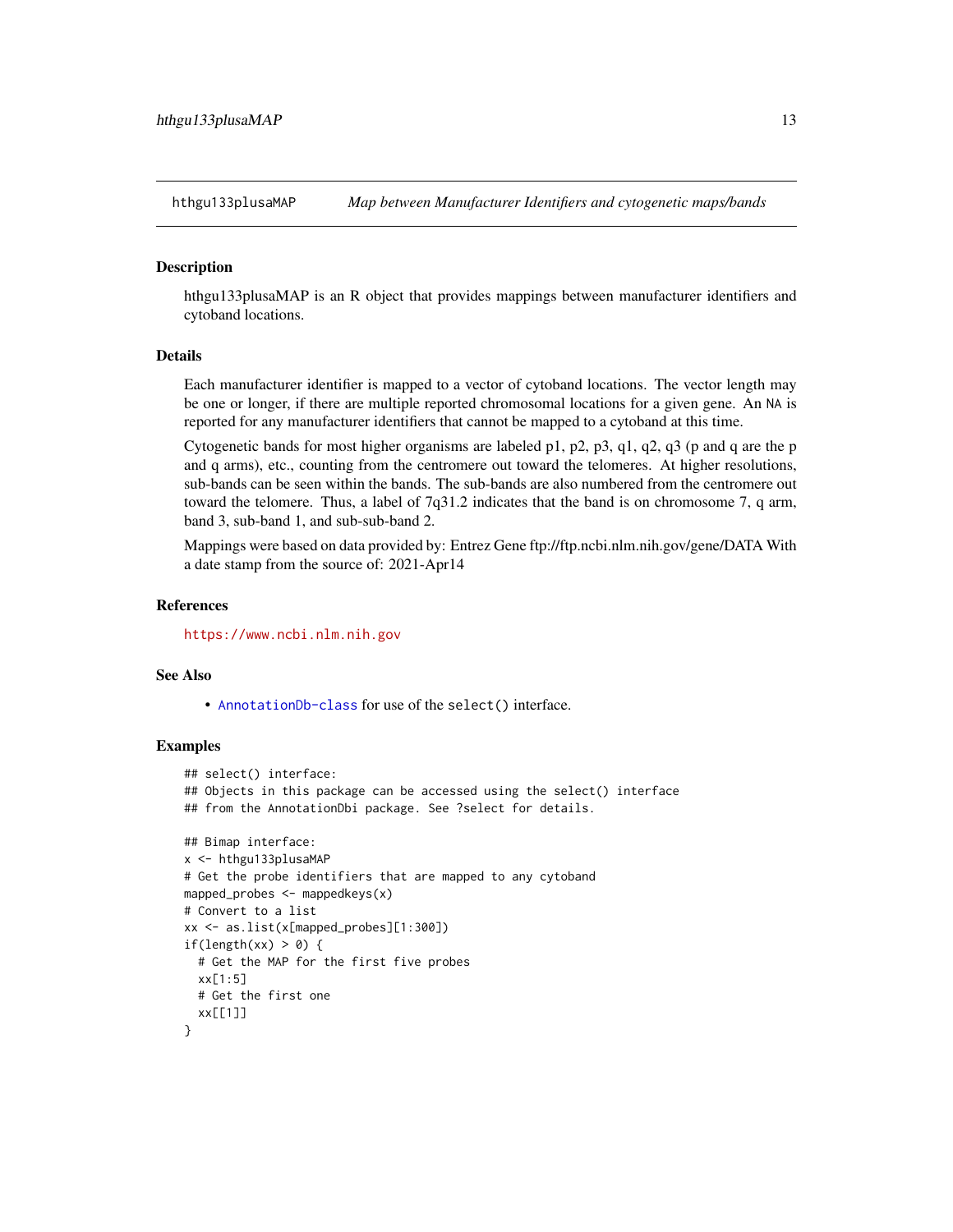#### <span id="page-13-0"></span>hthgu133plusaMAPCOUNTS

*Number of mapped keys for the maps in package hthgu133plusa.db*

## Description

DEPRECATED. Counts in the MAPCOUNT table are out of sync and should not be used.

hthgu133plusaMAPCOUNTS provides the "map count" (i.e. the count of mapped keys) for each map in package hthgu133plusa.db.

## Details

DEPRECATED. Counts in the MAPCOUNT table are out of sync and should not be used.

This "map count" information is precalculated and stored in the package annotation DB. This allows some quality control and is used by the [checkMAPCOUNTS](#page-0-0) function defined in AnnotationDbi to compare and validate different methods (like count.mappedkeys $(x)$  or sum(!is.na(as.list(x)))) for getting the "map count" of a given map.

hthgu133plusaOMIM *Map between Manufacturer Identifiers and Mendelian Inheritance in Man (MIM) identifiers*

## **Description**

hthgu133plusaOMIM is an R object that provides mappings between manufacturer identifiers and OMIM identifiers.

## Details

Each manufacturer identifier is mapped to a vector of OMIM identifiers. The vector length may be one or longer, depending on how many OMIM identifiers the manufacturer identifier maps to. An NA is reported for any manufacturer identifier that cannot be mapped to an OMIM identifier at this time.

OMIM is based upon the book Mendelian Inheritance in Man (V. A. McKusick) and focuses primarily on inherited or heritable genetic diseases. It contains textual information, pictures, and reference information that can be searched using various terms, among which the MIM number is one.

Mappings were based on data provided by: Entrez Gene ftp://ftp.ncbi.nlm.nih.gov/gene/DATA With a date stamp from the source of: 2021-Apr14

#### References

<https://www.ncbi.nlm.nih.gov/entrez/query.fcgi?db=gene> [https://www.ncbi.nlm.nih.](https://www.ncbi.nlm.nih.gov/entrez/query.fcgi?db=OMIM) [gov/entrez/query.fcgi?db=OMIM](https://www.ncbi.nlm.nih.gov/entrez/query.fcgi?db=OMIM)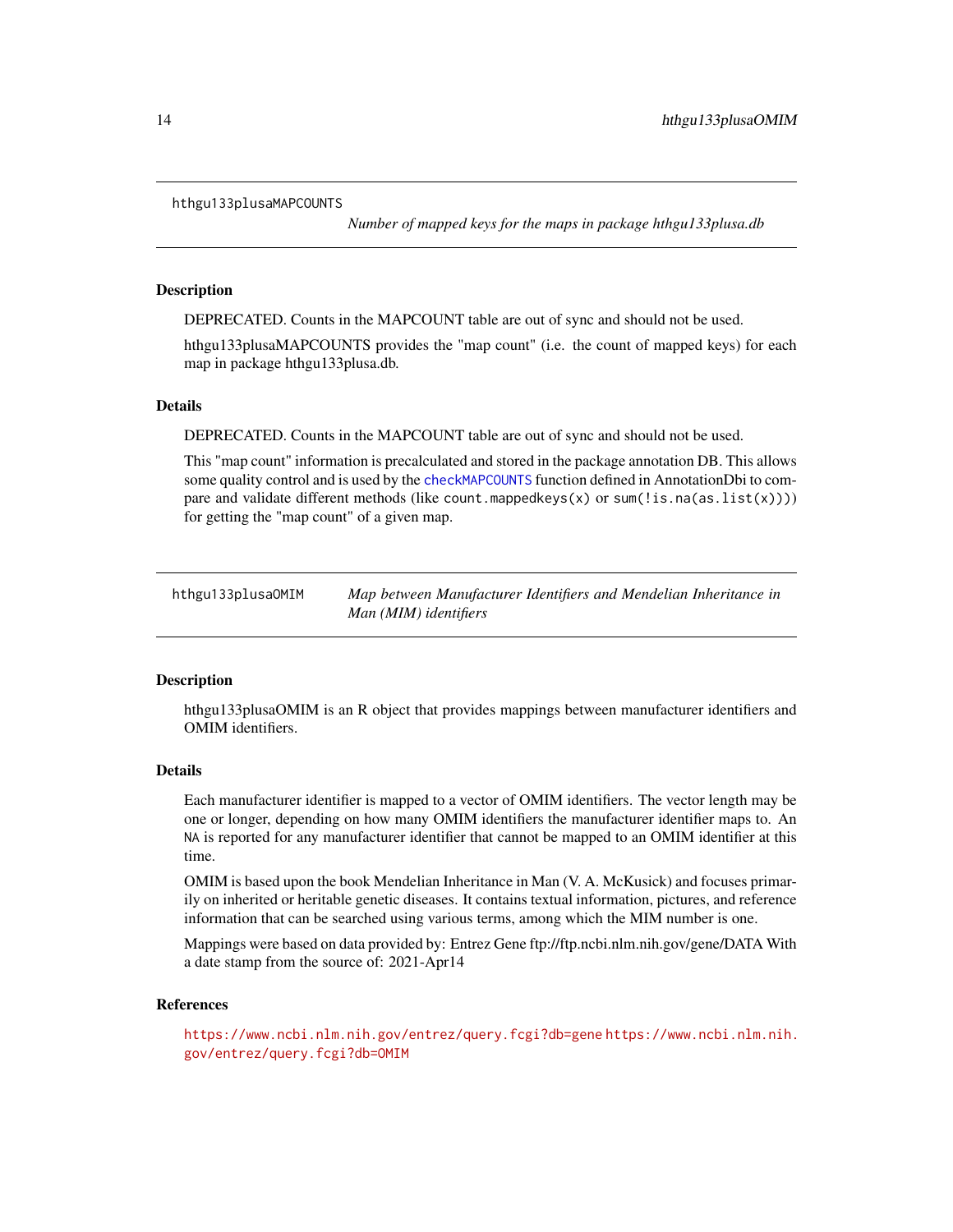# <span id="page-14-0"></span>See Also

• [AnnotationDb-class](#page-0-0) for use of the select() interface.

## Examples

```
## select() interface:
## Objects in this package can be accessed using the select() interface
## from the AnnotationDbi package. See ?select for details.
## Bimap interface:
x <- hthgu133plusaOMIM
# Get the probe identifiers that are mapped to a OMIM ID
mapped_probes <- mappedkeys(x)
# Convert to a list
xx <- as.list(x[mapped_probes][1:300])
if(length(xx) > 0) {
 # Get the OMIM for the first five probes
 xx[1:5]
 # Get the first one
 xx[[1]]
}
```
hthgu133plusaORGANISM *The Organism information for hthgu133plusa*

#### **Description**

hthgu133plusaORGANISM is an R object that contains a single item: a character string that names the organism for which hthgu133plusa was built. hthgu133plusaORGPKG is an R object that contains a chararcter vector with the name of the organism package that a chip package depends on for its gene-centric annotation.

## Details

Although the package name is suggestive of the organism for which it was built, hthgu133plusaORGANISM provides a simple way to programmatically extract the organism name. hthgu133plusaORGPKG provides a simple way to programmatically extract the name of the parent organism package. The parent organism package is a strict dependency for chip packages as this is where the gene cetric information is ultimately extracted from. The full package name will always be this string plus the extension ".db". But most programatic acces will not require this extension, so its more convenient to leave it out.

## See Also

• [AnnotationDb-class](#page-0-0) for use of the select() interface.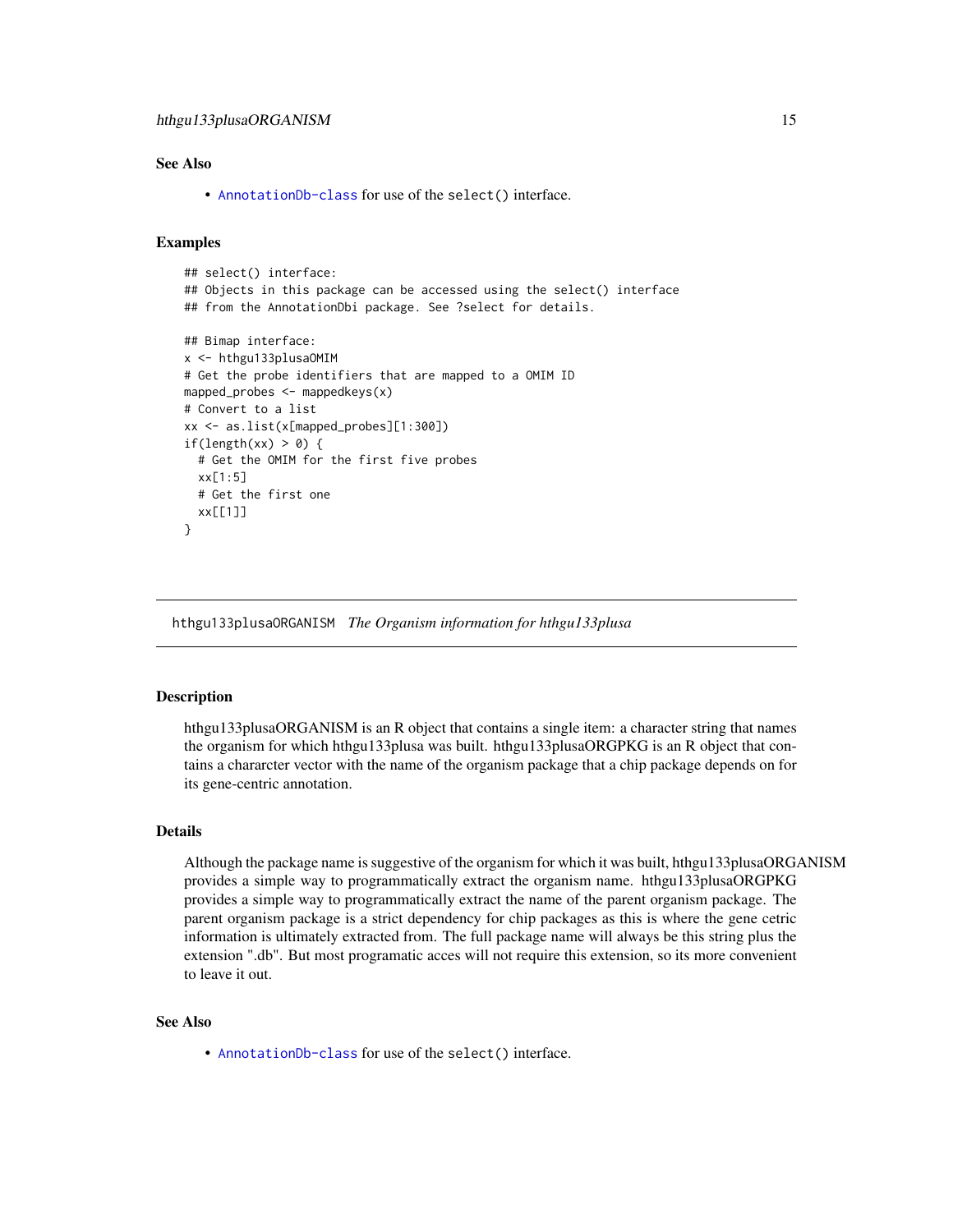## Examples

```
## select() interface:
## Objects in this package can be accessed using the select() interface
## from the AnnotationDbi package. See ?select for details.
## Bimap interface:
hthgu133plusaORGANISM
hthgu133plusaORGPKG
```
hthgu133plusaPATH *Mappings between probe identifiers and KEGG pathway identifiers*

## Description

KEGG (Kyoto Encyclopedia of Genes and Genomes) maintains pathway data for various organisms.

hthgu133plusaPATH maps probe identifiers to the identifiers used by KEGG for pathways in which the genes represented by the probe identifiers are involved

hthgu133plusaPATH2PROBE is an R object that provides mappings between KEGG identifiers and manufacturer identifiers.

## Details

Each KEGG pathway has a name and identifier. Pathway name for a given pathway identifier can be obtained using the KEGG data package that can either be built using AnnBuilder or downloaded from Bioconductor <http://www.bioconductor.org>.

Graphic presentations of pathways are searchable at url http://www.genome.ad.jp/kegg/pathway.html by using pathway identifiers as keys.

Mappings were based on data provided by: KEGG GENOME ftp://ftp.genome.jp/pub/kegg/genomes With a date stamp from the source of: 2011-Mar15

## References

<http://www.genome.ad.jp/kegg/>

## See Also

• [AnnotationDb-class](#page-0-0) for use of the select() interface.

```
## select() interface:
## Objects in this package can be accessed using the select() interface
## from the AnnotationDbi package. See ?select for details.
## Bimap interface:
x <- hthgu133plusaPATH
```
<span id="page-15-0"></span>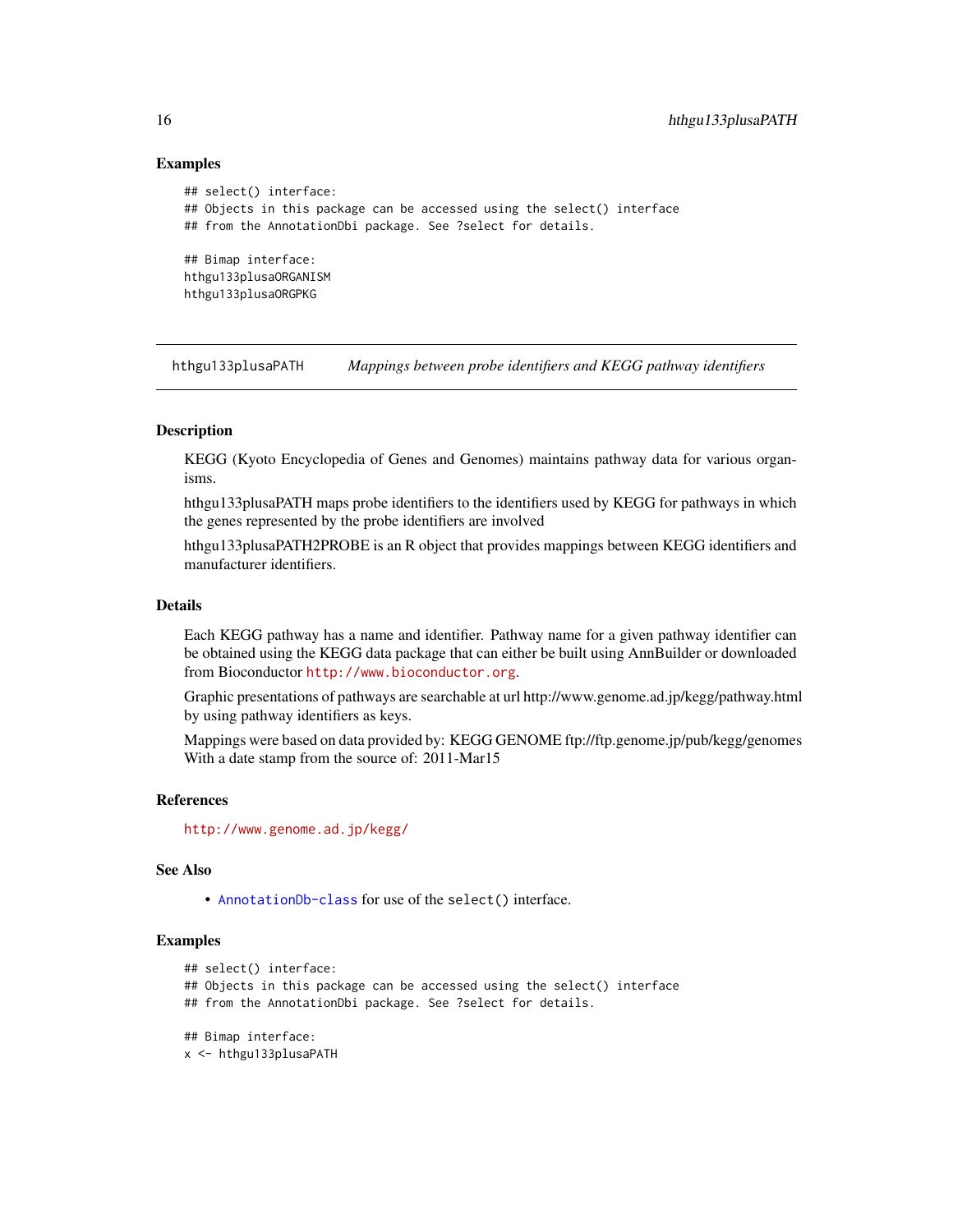```
# Get the probe identifiers that are mapped to a KEGG pathway ID
mapped_probes <- mappedkeys(x)
# Convert to a list
xx <- as.list(x[mapped_probes][1:300])
if(length(xx) > 0) {
 # Get the PATH for the first five probes
 xx[1:5]
 # Get the first one
 xx[[1]]
}
x <- hthgu133plusaPATH
mapped_probes <- mappedkeys(x)
# Now convert the hthgu133plusaPATH2PROBE object to a list
xx <- as.list(x[mapped_probes][1:300])
if(length(xx) > 0){
    # Get the probe identifiers for the first two pathway identifiers
   xx[1:2]
    # Get the first one
   xx[[1]]
}
```
hthgu133plusaPFAM *Maps between Manufacturer Identifiers and PFAM Identifiers*

## Description

hthgu133plusaPFAM is an R object that provides mappings between manufacturer identifiers and PFAM identifiers.

## Details

The bimap interface for PFAM is defunct. Please use select() interface to PFAM identifiers. See ?AnnotationDbi::select for details.

hthgu133plusaPMID *Maps between Manufacturer Identifiers and PubMed Identifiers*

#### Description

hthgu133plusaPMID is an R object that provides mappings between manufacturer identifiers and PubMed identifiers. hthgu133plusaPMID2PROBE is an R object that provides mappings between PubMed identifiers and manufacturer identifiers.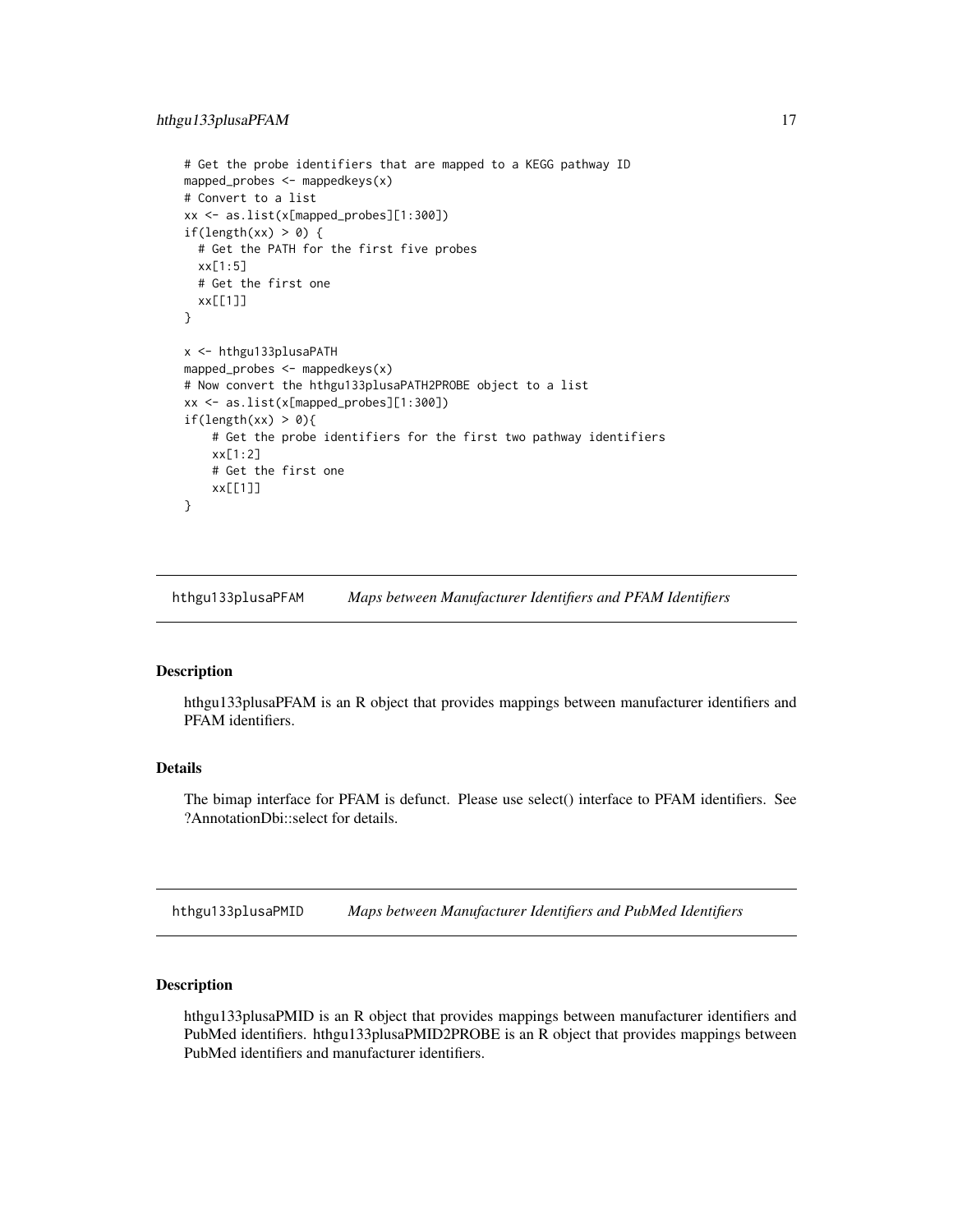## Details

When hthgu133plusaPMID is viewed as a list each manufacturer identifier is mapped to a named vector of PubMed identifiers. The name associated with each vector corresponds to the manufacturer identifier. The length of the vector may be one or greater, depending on how many PubMed identifiers a given manufacturer identifier is mapped to. An NA is reported for any manufacturer identifier that cannot be mapped to a PubMed identifier.

When hthgu133plusaPMID2PROBE is viewed as a list each PubMed identifier is mapped to a named vector of manufacturer identifiers. The name represents the PubMed identifier and the vector contains all manufacturer identifiers that are represented by that PubMed identifier. The length of the vector may be one or longer, depending on how many manufacturer identifiers are mapped to a given PubMed identifier.

Titles, abstracts, and possibly full texts of articles can be obtained from PubMed by providing a valid PubMed identifier. The pubmed function of annotate can also be used for the same purpose.

Mappings were based on data provided by: Entrez Gene ftp://ftp.ncbi.nlm.nih.gov/gene/DATA With a date stamp from the source of: 2021-Apr14

## References

<https://www.ncbi.nlm.nih.gov/entrez/query.fcgi?db=PubMed>

# See Also

• [AnnotationDb-class](#page-0-0) for use of the select() interface.

```
## select() interface:
## Objects in this package can be accessed using the select() interface
## from the AnnotationDbi package. See ?select for details.
## Bimap interface:
x <- hthgu133plusaPMID
# Get the probe identifiers that are mapped to any PubMed ID
mapped_probes \leq mappedkeys(x)
# Convert to a list
xx <- as.list(x[mapped_probes][1:300])
if(length(xx) > 0)# Get the PubMed identifiers for the first two probe identifiers
    xx[1:2]
    # Get the first one
    xx[[1]]
    if(interactive() && !is.null(xx[[1]]) && !is.na(xx[[1]])
       && require(annotate)){
        # Get article information as XML files
        xmls < -pubmed(xx[[1]], disp = "data")# View article information using a browser
        pubmed(xx[[1]], disp = "browser")
    }
}
```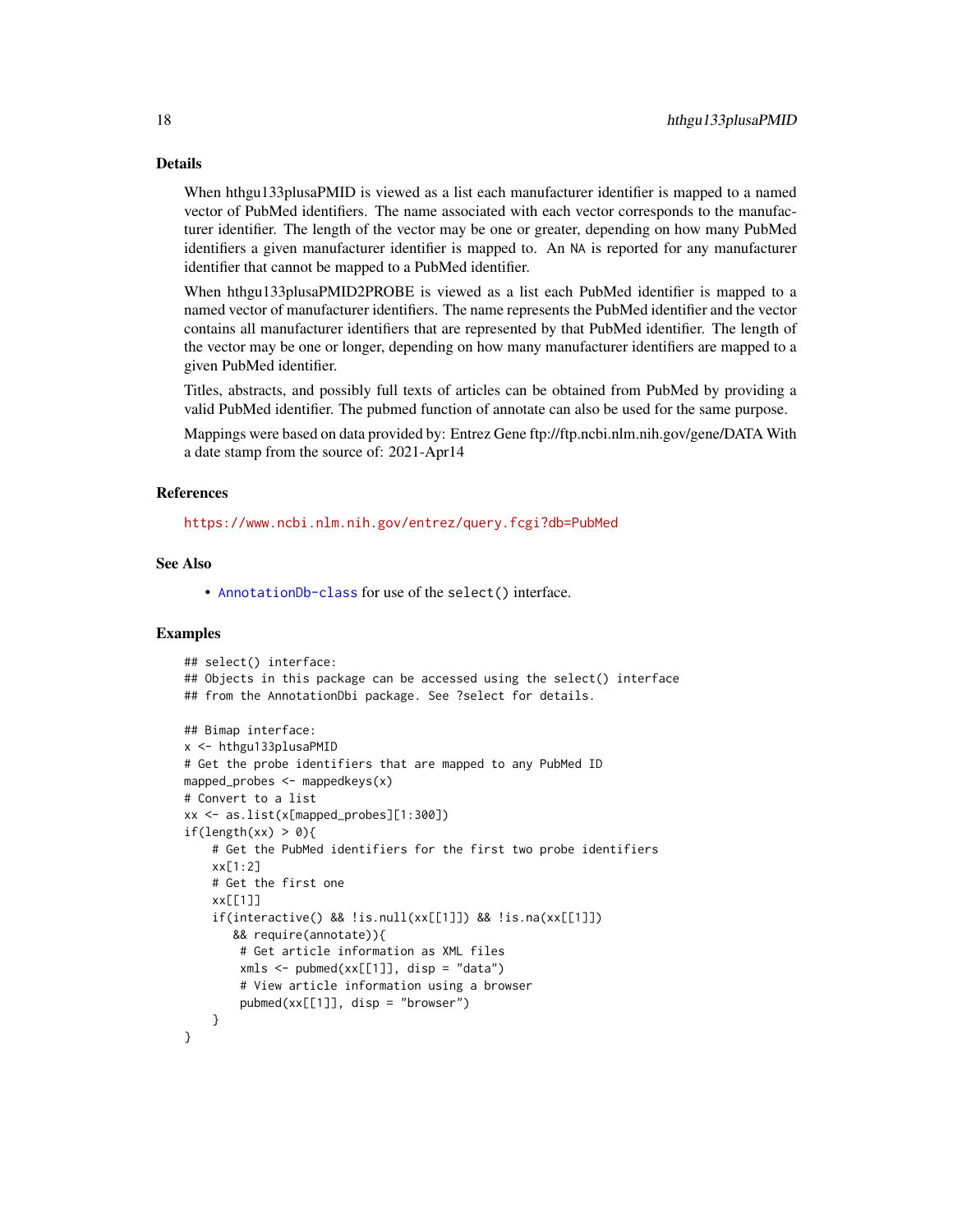```
x <- hthgu133plusaPMID2PROBE
mapped_probes <- mappedkeys(x)
# Now convert the reverse map object hthgu133plusaPMID2PROBE to a list
xx <- as.list(x[mapped_probes][1:300])
if(length(xx) > 0){
    # Get the probe identifiers for the first two PubMed identifiers
    xx[1:2]
    # Get the first one
    xx[[1]]
    if(interactive() && require(annotate)){
       # Get article information as XML files for a PubMed id
       xmls <- pubmed(names(xx)[1], disp = "data")
       # View article information using a browser
       pubmed(names(xx)[1], disp = "browser")
   }
}
```
hthgu133plusaPROSITE *Maps between Manufacturer Identifiers and PROSITE Identifiers*

## **Description**

hthgu133plusaPROSITE is an R object that provides mappings between manufacturer identifiers and PROSITE identifiers.

#### Details

The bimap interface for PROSITE is defunct. Please use select() interface to PROSITE identifiers. See ?AnnotationDbi::select for details.

hthgu133plusaREFSEQ *Map between Manufacturer Identifiers and RefSeq Identifiers*

## Description

hthgu133plusaREFSEQ is an R object that provides mappings between manufacturer identifiers and RefSeq identifiers.

#### Details

Each manufacturer identifier is mapped to a named vector of RefSeq identifiers. The name represents the manufacturer identifier and the vector contains all RefSeq identifiers that can be mapped to that manufacturer identifier. The length of the vector may be one or greater, depending on how many RefSeq identifiers a given manufacturer identifier can be mapped to. An NA is reported for any manufacturer identifier that cannot be mapped to a RefSeq identifier at this time.

RefSeq identifiers differ in format according to the type of record the identifiers are for as shown below: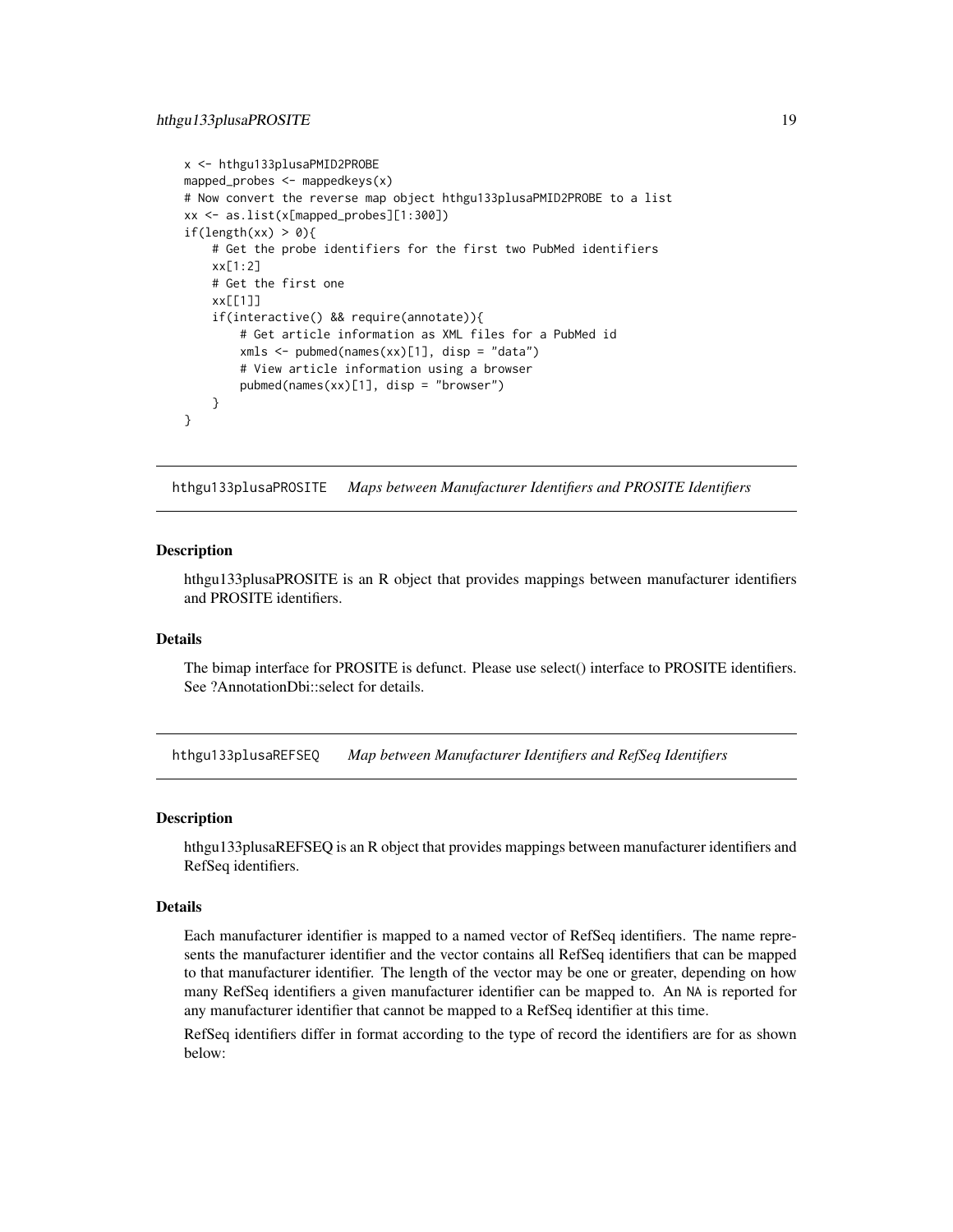NG\\_XXXXX: RefSeq accessions for genomic region (nucleotide) records

NM\\_XXXXX: RefSeq accessions for mRNA records

NC\\_XXXXX: RefSeq accessions for chromosome records

NP\\_XXXXX: RefSeq accessions for protein records

XR\\_XXXXX: RefSeq accessions for model RNAs that are not associated with protein products

XM\\_XXXXX: RefSeq accessions for model mRNA records

XP\\_XXXXX: RefSeq accessions for model protein records

Where XXXXX is a sequence of integers.

NCBI <https://www.ncbi.nlm.nih.gov/RefSeq/> allows users to query the RefSeq database using RefSeq identifiers.

Mappings were based on data provided by: Entrez Gene ftp://ftp.ncbi.nlm.nih.gov/gene/DATA With a date stamp from the source of: 2021-Apr14

## References

<https://www.ncbi.nlm.nih.gov> <https://www.ncbi.nlm.nih.gov/RefSeq/>

# See Also

• [AnnotationDb-class](#page-0-0) for use of the select() interface.

```
## select() interface:
## Objects in this package can be accessed using the select() interface
## from the AnnotationDbi package. See ?select for details.
## Bimap interface:
x <- hthgu133plusaREFSEQ
# Get the probe identifiers that are mapped to any RefSeq ID
mapped_probes \leq mappedkeys(x)
# Convert to a list
xx <- as.list(x[mapped_probes][1:300])
if(length(xx) > 0) {
  # Get the REFSEQ for the first five probes
  xx[1:5]
  # Get the first one
  xx[[1]]
}
```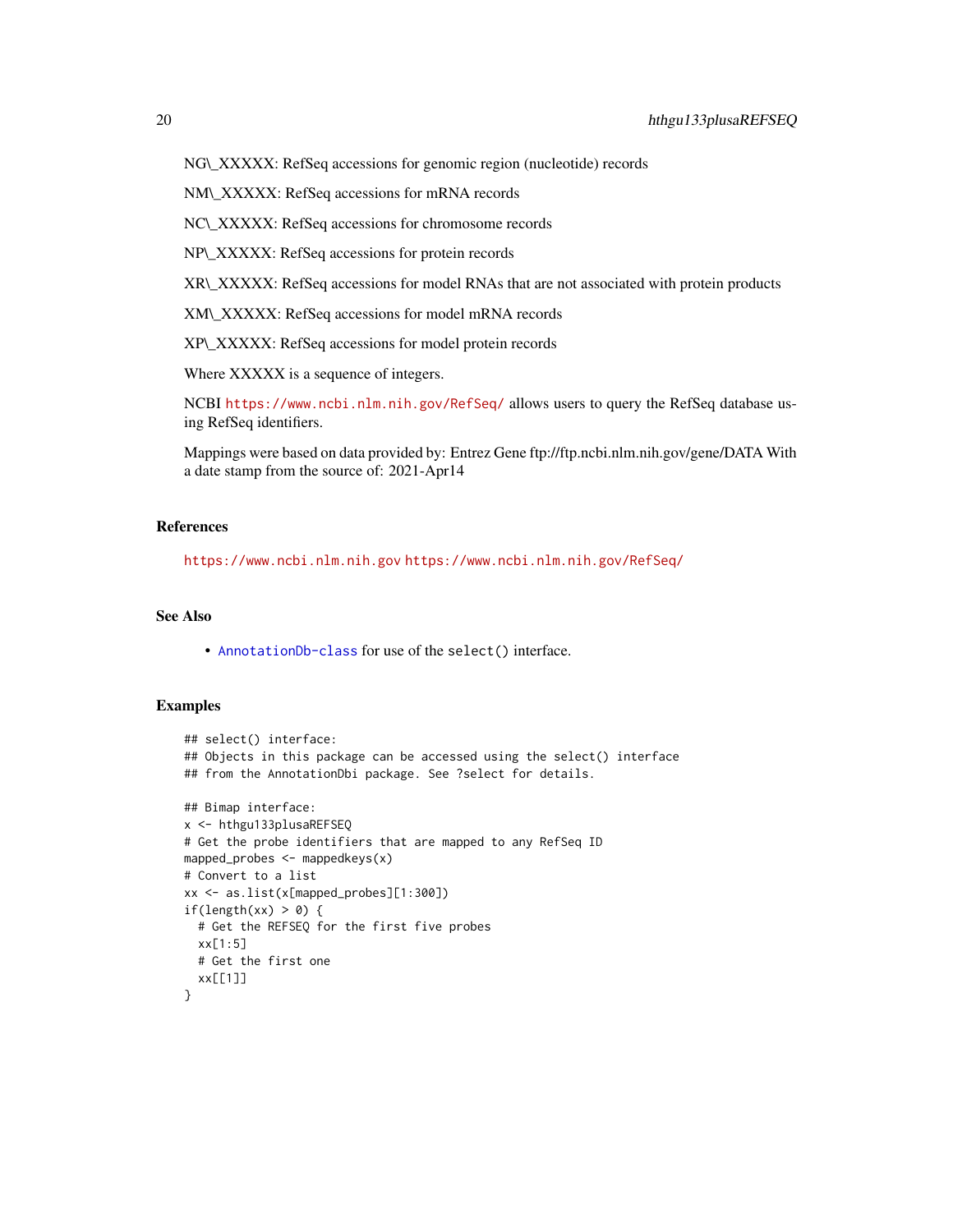<span id="page-20-0"></span>hthgu133plusaSYMBOL *Map between Manufacturer Identifiers and Gene Symbols*

## Description

hthgu133plusaSYMBOL is an R object that provides mappings between manufacturer identifiers and gene abbreviations.

#### Details

Each manufacturer identifier is mapped to an abbreviation for the corresponding gene. An NA is reported if there is no known abbreviation for a given gene.

Symbols typically consist of 3 letters that define either a single gene (ABC) or multiple genes (ABC1, ABC2, ABC3). Gene symbols can be used as key words to query public databases such as Entrez Gene.

Mappings were based on data provided by: Entrez Gene ftp://ftp.ncbi.nlm.nih.gov/gene/DATA With a date stamp from the source of: 2021-Apr14

#### References

<https://www.ncbi.nlm.nih.gov/entrez/query.fcgi?db=gene>

## See Also

• [AnnotationDb-class](#page-0-0) for use of the select() interface.

```
## select() interface:
## Objects in this package can be accessed using the select() interface
## from the AnnotationDbi package. See ?select for details.
## Bimap interface:
x <- hthgu133plusaSYMBOL
# Get the probe identifiers that are mapped to a gene symbol
mapped_probes <- mappedkeys(x)
# Convert to a list
xx <- as.list(x[mapped_probes][1:300])
if(length(xx) > 0) {
  # Get the SYMBOL for the first five probes
  xx[1:5]
  # Get the first one
  xx[[1]]
}
```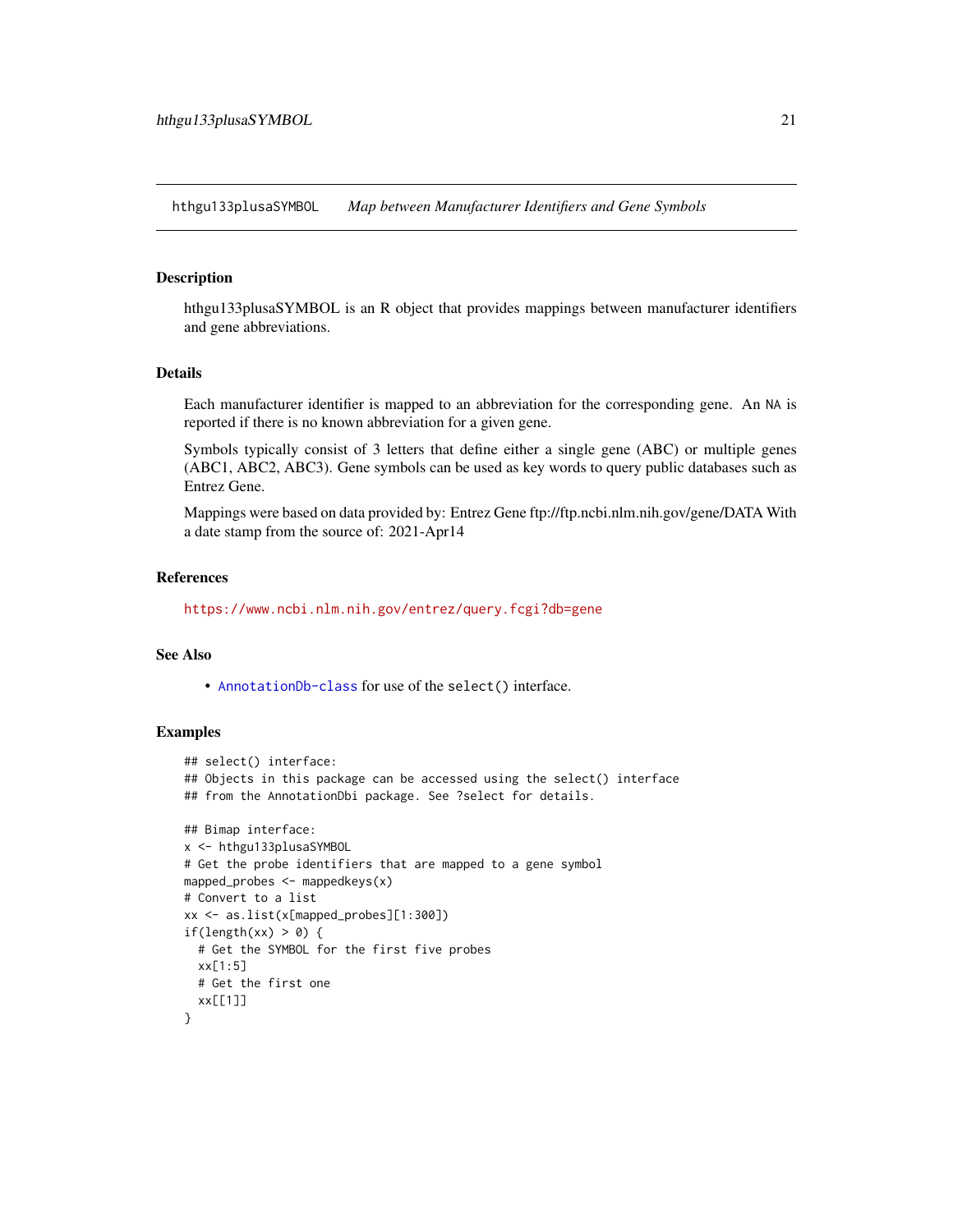<span id="page-21-0"></span>hthgu133plusaUNIPROT *Map Uniprot accession numbers with Entrez Gene identifiers*

## **Description**

hthgu133plusaUNIPROT is an R object that contains mappings between the manufacturer identifiers and Uniprot accession numbers.

#### Details

This object is a simple mapping of manufacturer identifiers to Uniprot Accessions.

Mappings were based on data provided by NCBI (link above) with an exception for fly, which required retrieving the data from ensembl <http://www.ensembl.org/biomart/martview/>

## See Also

• [AnnotationDb-class](#page-0-0) for use of the select() interface.

## Examples

```
## select() interface:
## Objects in this package can be accessed using the select() interface
## from the AnnotationDbi package. See ?select for details.
## Bimap interface:
x <- hthgu133plusaUNIPROT
# Get the entrez gene IDs that are mapped to an Uniprot ID
mapped_genes <- mappedkeys(x)
# Convert to a list
xx <- as.list(x[mapped_genes][1:300])
if(length(xx) > 0) {
  # Get the Uniprot IDs for the first five genes
  xx[1:5]
  # Get the first one
  xx[[1]]
}
```
hthgu133plusa\_dbconn *Collect information about the package annotation DB*

#### Description

Some convenience functions for getting a connection object to (or collecting information about) the package annotation DB.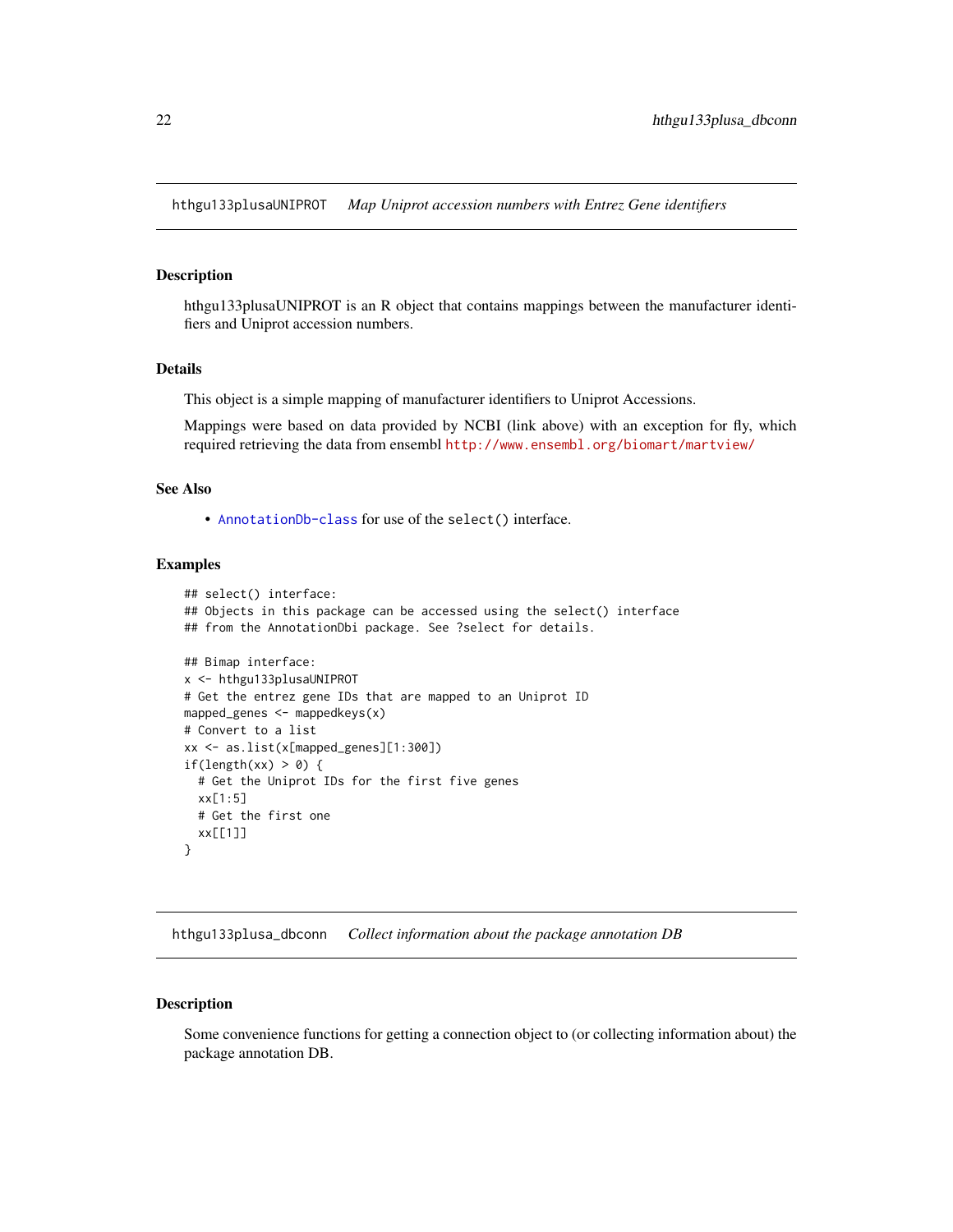# <span id="page-22-0"></span>Usage

```
hthgu133plusa_dbconn()
hthgu133plusa_dbfile()
hthgu133plusa_dbschema(file="", show.indices=FALSE)
hthgu133plusa_dbInfo()
```
# Arguments

| file         | A connection, or a character string naming the file to print to (see the file<br>argument of the cat function for the details). |
|--------------|---------------------------------------------------------------------------------------------------------------------------------|
| show.indices | The CREATE INDEX statements are not shown by default. Use show, indices=TRUE<br>to get them.                                    |

## Details

hthgu133plusa\_dbconn returns a connection object to the package annotation DB. IMPORTANT: Don't call [dbDisconnect](#page-0-0) on the connection object returned by hthgu133plusa\_dbconn or you will break all the [AnnDbObj](#page-0-0) objects defined in this package!

hthgu133plusa\_dbfile returns the path (character string) to the package annotation DB (this is an SQLite file).

hthgu133plusa\_dbschema prints the schema definition of the package annotation DB.

hthgu133plusa\_dbInfo prints other information about the package annotation DB.

# Value

hthgu133plusa\_dbconn: a DBIConnection object representing an open connection to the package annotation DB.

hthgu133plusa\_dbfile: a character string with the path to the package annotation DB.

hthgu133plusa\_dbschema: none (invisible NULL).

hthgu133plusa\_dbInfo: none (invisible NULL).

# See Also

[dbGetQuery](#page-0-0), [dbConnect](#page-0-0), [dbconn](#page-0-0), [dbfile](#page-0-0), [dbschema](#page-0-0), [dbInfo](#page-0-0)

# Examples

```
library(DBI)
## Count the number of rows in the "probes" table:
dbGetQuery(hthgu133plusa_dbconn(), "SELECT COUNT(*) FROM probes")
```

```
hthgu133plusa_dbschema()
```
hthgu133plusa\_dbInfo()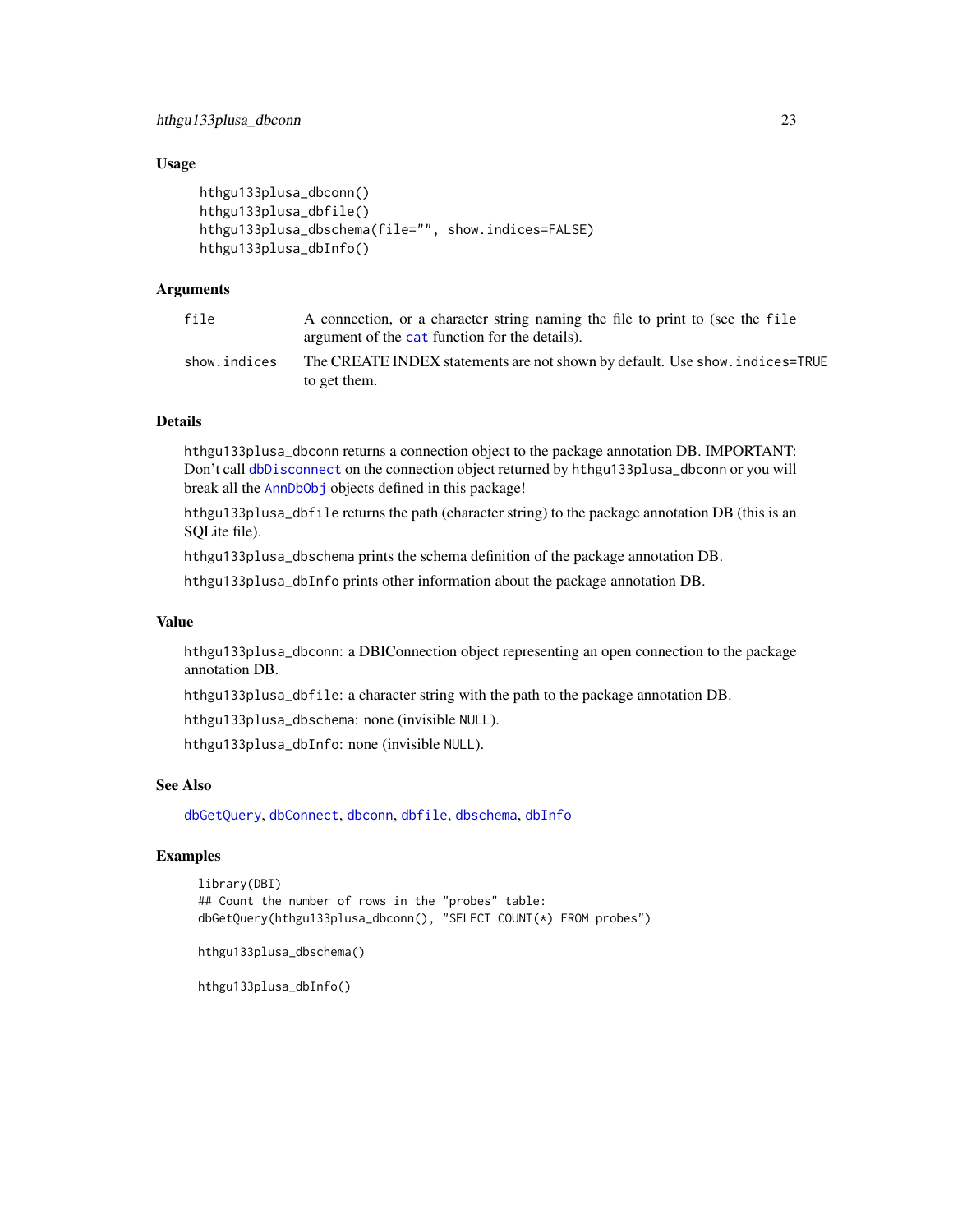# **Index**

∗ datasets hthgu133plusa.db, [3](#page-2-0) hthgu133plusa\_dbconn, [22](#page-21-0) hthgu133plusaACCNUM, [1](#page-0-1) hthgu133plusaALIAS2PROBE, [2](#page-1-0) hthgu133plusaCHR, [3](#page-2-0) hthgu133plusaCHRLENGTHS, [4](#page-3-0) hthgu133plusaCHRLOC, [5](#page-4-0) hthgu133plusaENSEMBL, [6](#page-5-0) hthgu133plusaENTREZID, [7](#page-6-0) hthgu133plusaENZYME, [8](#page-7-0) hthgu133plusaGENENAME, [9](#page-8-0) hthgu133plusaGO, [10](#page-9-1) hthgu133plusaMAP, [13](#page-12-0) hthgu133plusaMAPCOUNTS, [14](#page-13-0) hthgu133plusaOMIM, [14](#page-13-0) hthgu133plusaORGANISM, [15](#page-14-0) hthgu133plusaPATH, [16](#page-15-0) hthgu133plusaPFAM, [17](#page-16-0) hthgu133plusaPMID, [17](#page-16-0) hthgu133plusaPROSITE, [19](#page-18-0) hthgu133plusaREFSEQ, [19](#page-18-0) hthgu133plusaSYMBOL, [21](#page-20-0) hthgu133plusaUNIPROT, [22](#page-21-0) ∗ utilities hthgu133plusa\_dbconn, [22](#page-21-0) AnnDbObj, *[23](#page-22-0)* cat, *[23](#page-22-0)* checkMAPCOUNTS, *[14](#page-13-0)* dbconn, *[23](#page-22-0)* dbConnect, *[23](#page-22-0)* dbDisconnect, *[23](#page-22-0)* dbfile, *[23](#page-22-0)* dbGetQuery, *[23](#page-22-0)* dbInfo, *[23](#page-22-0)*

hthgu133plusa *(*hthgu133plusa.db*)*, [3](#page-2-0)

dbschema, *[23](#page-22-0)*

hthgu133plusa.db, [3](#page-2-0) hthgu133plusa\_dbconn, [22](#page-21-0) hthgu133plusa\_dbfile *(*hthgu133plusa\_dbconn*)*, [22](#page-21-0) hthgu133plusa\_dbInfo *(*hthgu133plusa\_dbconn*)*, [22](#page-21-0) hthgu133plusa\_dbschema *(*hthgu133plusa\_dbconn*)*, [22](#page-21-0) hthgu133plusaACCNUM, [1](#page-0-1) hthgu133plusaALIAS2PROBE, [2](#page-1-0) hthgu133plusaCHR, [3](#page-2-0) hthgu133plusaCHRLENGTHS, [4](#page-3-0) hthgu133plusaCHRLOC, [5](#page-4-0) hthgu133plusaCHRLOCEND *(*hthgu133plusaCHRLOC*)*, [5](#page-4-0) hthgu133plusaENSEMBL, [6](#page-5-0) hthgu133plusaENSEMBL2PROBE *(*hthgu133plusaENSEMBL*)*, [6](#page-5-0) hthgu133plusaENTREZID, [7](#page-6-0) hthgu133plusaENZYME, [8](#page-7-0) hthgu133plusaENZYME2PROBE *(*hthgu133plusaENZYME*)*, [8](#page-7-0) hthgu133plusaGENENAME, [9](#page-8-0) hthgu133plusaGO, [10](#page-9-1) hthgu133plusaGO2ALLPROBES, *[12](#page-11-0)* hthgu133plusaGO2ALLPROBES *(*hthgu133plusaGO*)*, [10](#page-9-1) hthgu133plusaGO2PROBE *(*hthgu133plusaGO*)*, [10](#page-9-1) hthgu133plusaLOCUSID *(*hthgu133plusaENTREZID*)*, [7](#page-6-0) hthgu133plusaMAP, [13](#page-12-0) hthgu133plusaMAPCOUNTS, [14](#page-13-0) hthgu133plusaOMIM, [14](#page-13-0) hthgu133plusaORGANISM, [15](#page-14-0) hthgu133plusaORGPKG *(*hthgu133plusaORGANISM*)*, [15](#page-14-0) hthgu133plusaPATH, [16](#page-15-0) hthgu133plusaPATH2PROBE